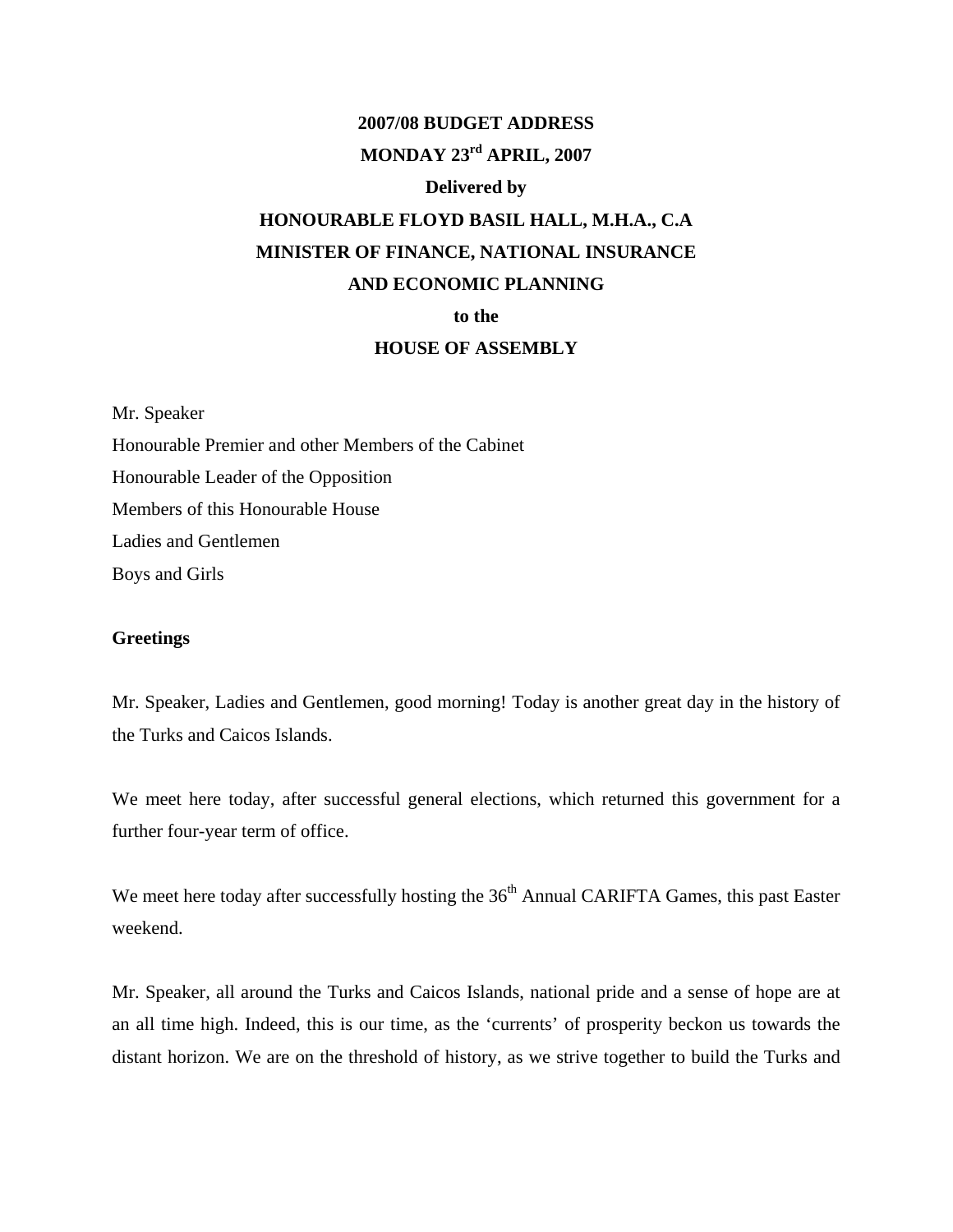Caicos Islands, and draw from a bright future, the blessings God has promised to those nations that meet their potential through the execution of vision!

As we meet here today, at this place, the tasks of meeting the challenges before us are great. The decisions we make this week will help shape the Turk and Caicos Islands for this and future generations.

As we look to the next four years, and rededicate ourselves to the tasks of Nation Building, we begin by thanking God for his goodness towards these Islands. We thank him for sparing us from natural hazards. We thank him for keeping all of our leaders safe and for his tender mercies towards the men and women, boys and girls, all across these Islands.

As we set out on another four years of governance, we are thankful to the electorate of these Islands for the overwhelming confidence they have placed in this Administration. You have heard our call not to '*Stop the Progress'*. You have agreed with us that '*Bigger and Better Things'* lay ahead for these Islands.

As we have often said, we do not take the '*people's business'* lightly. And so today as we begin anew, with a sense of humility, we rely on your continued support and prayers. We pledge, again, that all of our endeavours would be in the best interest of these Islands.

As we review past progress and outline our plans for the next few years, we want you to hold all of us accountable.

#### **Overview of Budget Address**

Mr. Speaker, despite the phenomenal gains of recent times, as we shall see during the course of this Budget session, our best days as a people and as a country are still ahead!

This Administration is committed to delivering Bigger and Better things for our People. This is why I am dedicating this Budget Address to the People of this Country as we outline our plans to

2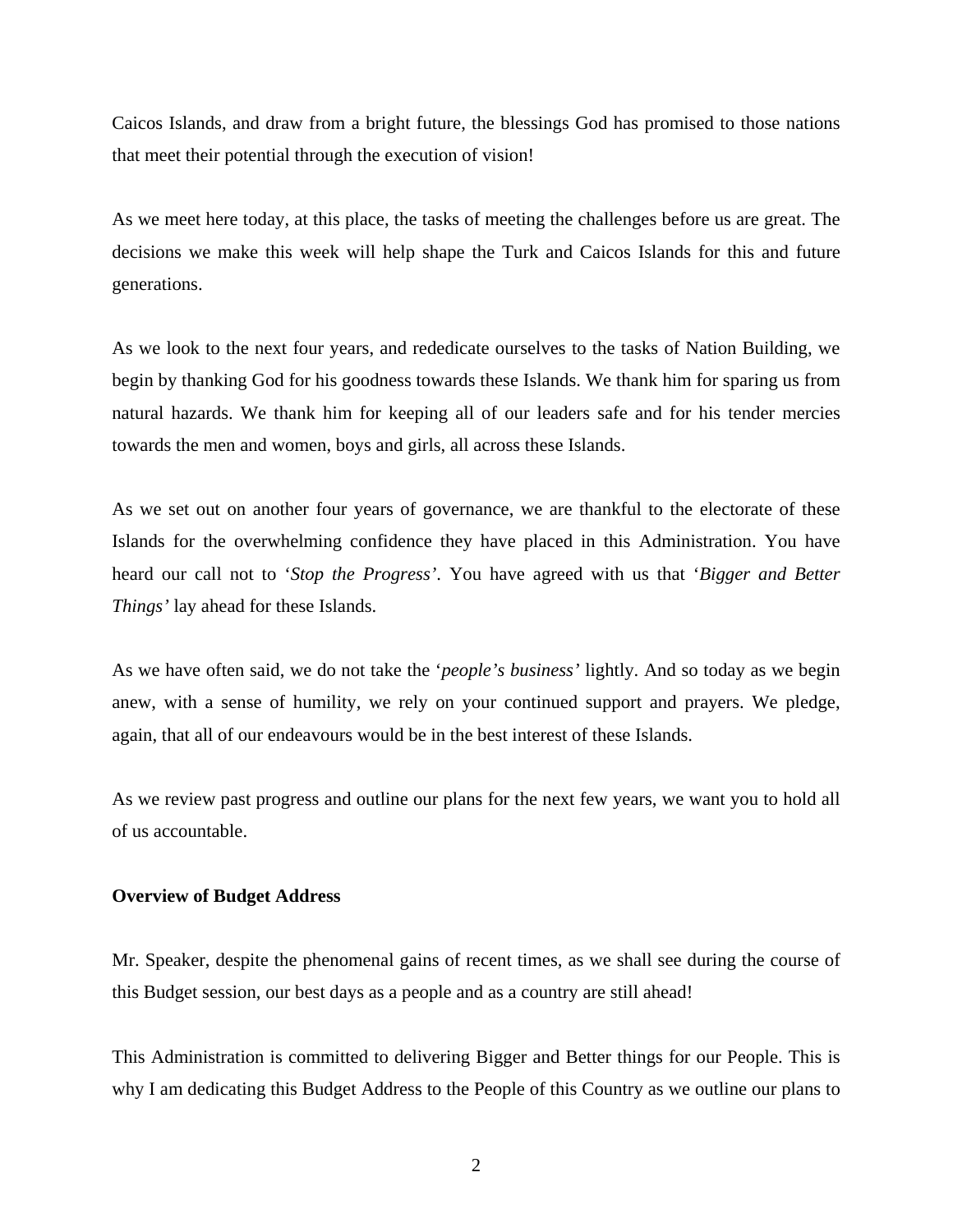take our country beyond the immediate success of our most sustained economic expansion in our history to begin the process of deepening our economic prowess and performance and establishing national institutions whilst strengthening existing ones.

We want to build on our record of achievement. Our achievements have been exceptional, because we take risks and think '*outside of the box*.' These will continue to be our mantra during this term of office.

Ladies and Gentlemen, the Budget process - from planning through to implementation - is very important. I encourage you to take heed as priorities are addressed; policies become transparent; and we, your leaders, are held accountable. Therefore, Members of this Honourable House, Ladies and Gentlemen, as we look to the future, it is significant that as the Minister of Finance, I am also responsible for Economic Planning. This is important because it signifies that it is my responsibility to put in place a sustainable and flexible framework to effectively and efficiently spend the Nation's finances to address the development challenges facing these Islands and to maximise ALL opportunities.

To be successful requires a careful understanding of our development opportunities and challenges in a changing international context.

Success requires the development of a Vision and related goals and supportive strategies. This will enable us to maximise the national rate of return from our expenditure and investment programs.

Success also requires that the government have strong and effective institutions and staff to assist in executing our responsibilities.

The need for ongoing dialogue with my Ministerial colleagues, various ministries and departments, local international development partners and stakeholders and the public is evident.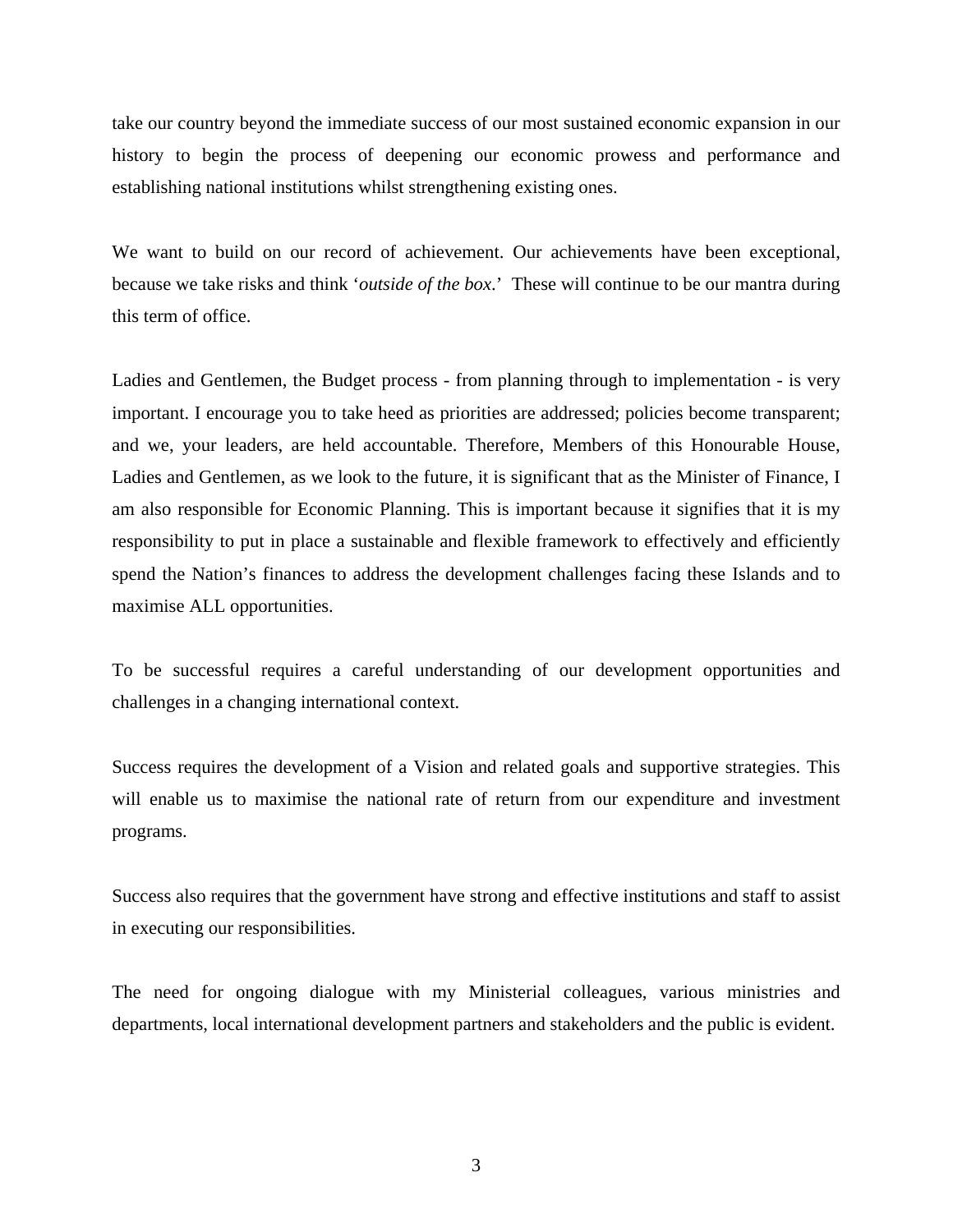Therefore, Mr. Speaker, as we look to a future filled will potential and continue our evolution as a People, the main theme of my address is: **"Investing for Self-Sufficiency in a Globalized World".**

Consistent with the theme of this address, I would devote time to discussing this government's philosophy, a historical evolution of our development experience and some of the key development challenges facing the Turks and Caicos Islands. This would be followed by an elaboration of our major strategies as we invest for self-sufficiency in a globalized world. The keys to this, which you will find throughout my address, are:

- Institution Building
- Efficiency
- Performance

The means to achieve these standards are:

- Rule of Law
- Diversification
- Human Capital Development.

Recent development and budget results would also be discussed. This would be followed by an elaboration of our fiscal forecast to 2009/10. Specific budget targets and measures for 2007/08 would then be presented. The final section of my address would be devoted to looking at institutional issues within the public sector, including plans to further strengthen the Ministry of Finance and Economic Planning, through a multi-component Change Project and plans for wider public service development.

#### **Recent Development Experience**

#### **Economic performance during 2006/07**

Mr. Speaker, Ladies and Gentlemen, to put my address in context, I would now like to review economic performance, key budgetary results and some of our major achievements during 2006/07.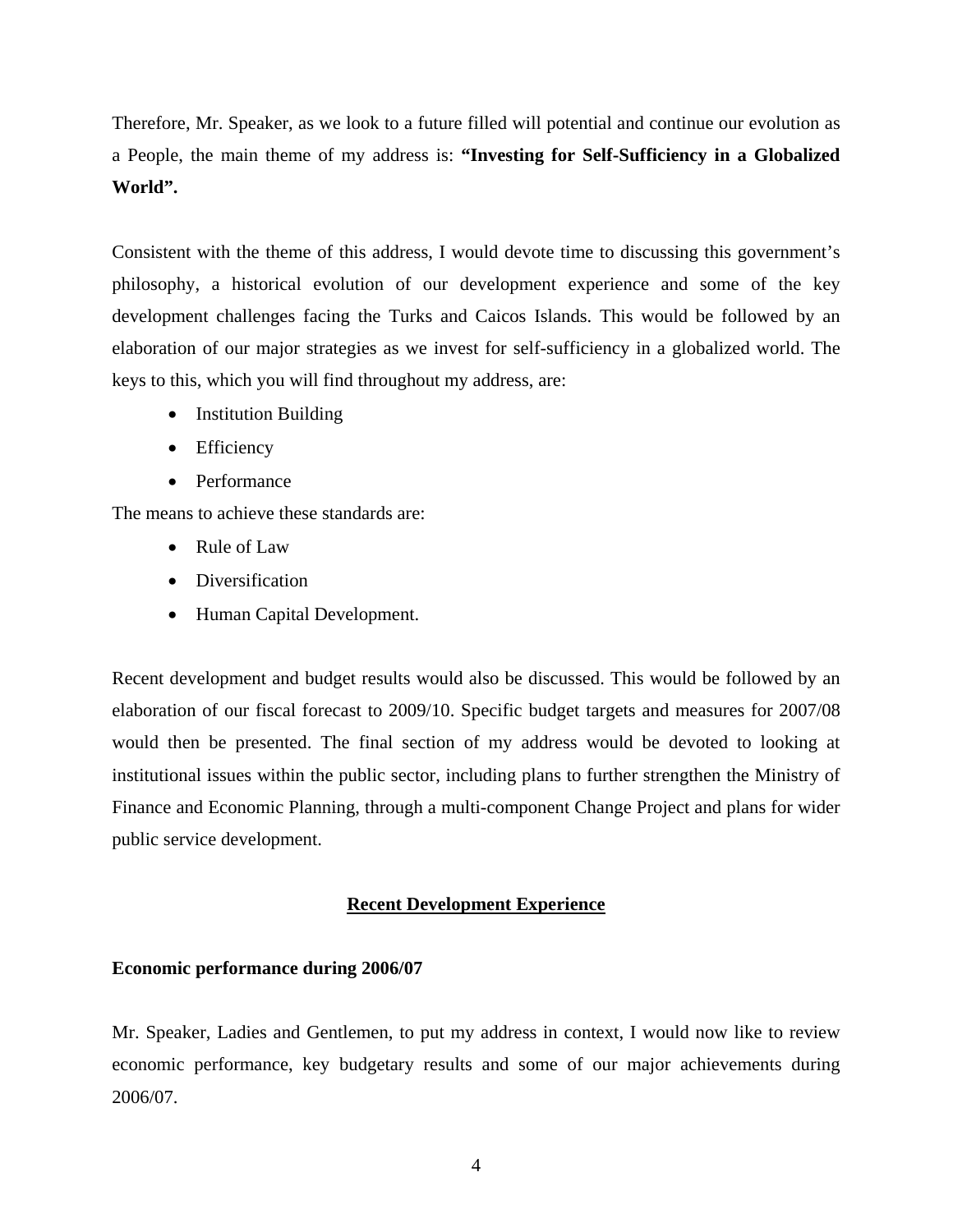2006/07 was another year of economic success for the Turks and Caicos Islands. We continue to be the envy of those who visit us, and wonder in amazement what is taking place here. All major macroeconomic indicators are pointing in an upward direction.

The Turks and Caicos Islands are mentioned consistently amongst the top five (5) exclusive destinations in the world. Our goal is to produce additional reasons for Turks and Caicos Islands as a destination of choice.

According to information from the Department of Economic Planning and Statistics (DEPS), real gross domestic product grew by 13% during 2005. DEPS is in the process of compiling national accounts estimates for 2006. However, given expansion in the construction, real estate and tourism sectors, along with increased public sector revenue growth, in all probability real Gross Domestic Product growth exceeded 10% during 2006.

Our population is currently estimated at about 33,000 and per capita income is estimated at about \$18,635, which places us amongst the middle-income developing countries; effectively competing with the Bahamas and Barbados, the wealthiest nations in the Caribbean.

Mr. Speaker, recent development experience has witnessed a spread of development activity to all Islands due to our 'anchor tourism' development projects and government investment in infrastructure. As the tourism, real estate and construction sectors continue to expand, together they account for more than 50% of gross domestic product. Significant increases in residential construction are also taking place. There has been a decline in unemployment, which was estimated to be about 6.2% in 2005. Visitor arrivals continue to grow and during 2006 exceeded 500,000, including over 300,000 day visitors, after the first year of operations of the Grand Turk Cruise Centre.

I would now like to discuss the performance of the Budget during 2006/07. Mr. Speaker, recurrent revenue outturn for 2006/07 was \$202.5 million, some \$10 million higher than the original estimate for the year. This was approximately \$43 million higher than 2005/06 outturn.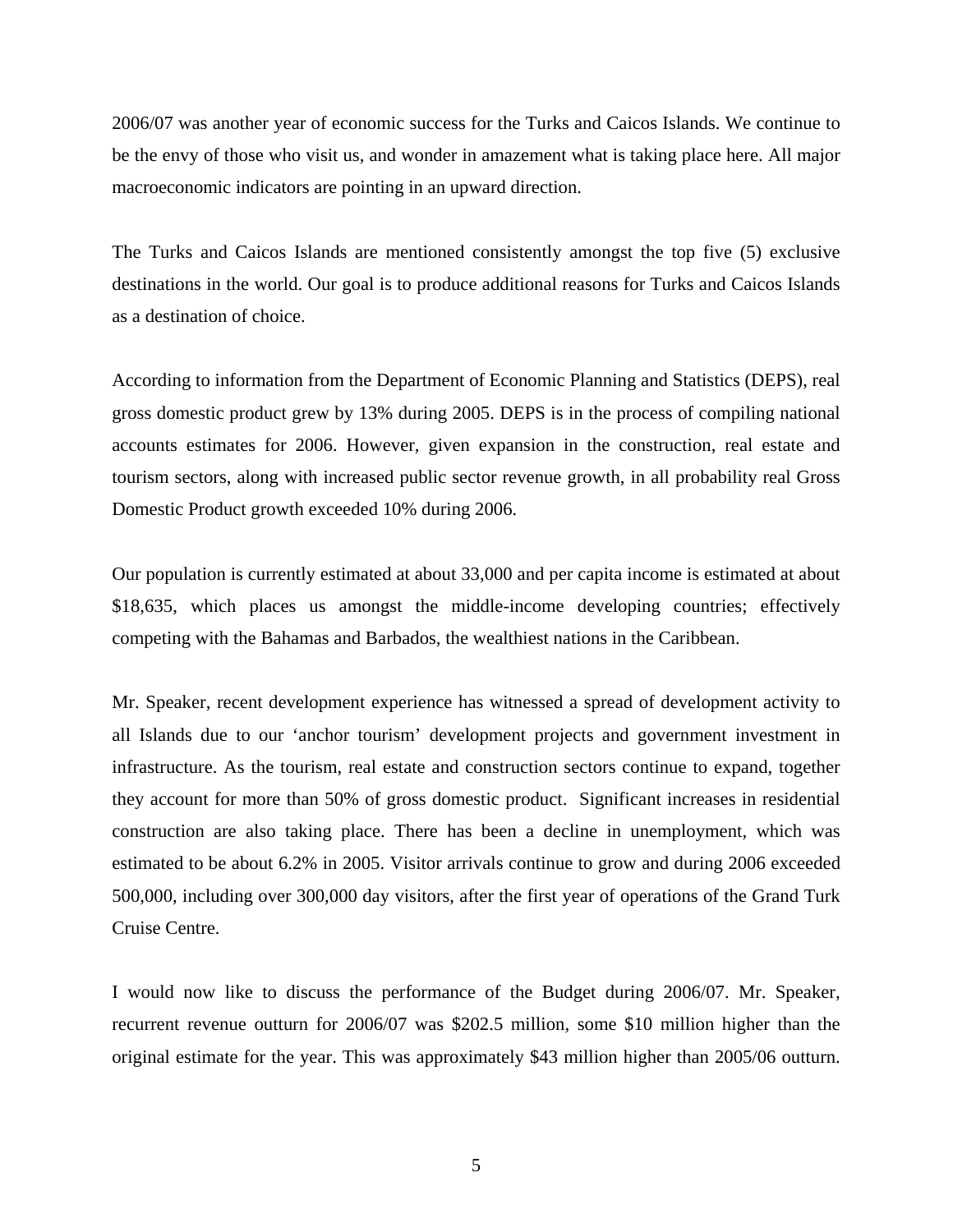These results can be attributed to the unprecedented economic growth now taking place in this country, due to the development friendly policies of this Administration.

Recurrent expenditure outturn is estimated at \$199.4 million, which is \$18.5 million higher than the original estimate of \$180.8 million. This is as a result of over expenditure on several heads, notably: medical referral costs, scholarship costs, pensions and gratuity, and debt service. The resultant recurrent surplus was \$3.1 million, about \$8 million below the original estimate.

Mr. Speaker, total development revenue for 2006/07 was \$87.9 million. Development revenue for the year consisted of additional loans of \$27.6 million and local capital revenue of about \$54 million.

Total development expenditure during 2006/07 was \$75 million. This represents an increase of about 100%, compared to 2005/06 when development expenditure totalled only about \$37 million. This Mr. Speaker, Ladies and Gentlemen, is a major accomplishment for these Islands. It is also the highest rate of annual project absorption in our history. It is manifested by the numerous projects this government has completed or commenced on all of our Islands.

Mr. Speaker, taking into consideration transactions on both the Consolidated and Development Funds, there was an overall surplus of approximately \$10.3 million for 2006/07. The overall surplus for the year enabled the government to make a contribution to the Reserve Fund for a total of approximately \$21 million, which is about \$1 million below the planned contribution I announced during the last Budget Address.

Mr. Speaker, Members of this Honourable House, total approved Public Sector debt at the end of the financial year has been revised to \$93.7 million. Of this amount, about \$70 million is handled directly by the government, and the remaining \$24 million is managed by TCInvest. Mr. Speaker, it is important for me to point out that disbursed public debt is what matters, and this was only \$82 million, as several loans by TCInvest have not been drawn down and principal payments have been made on several government loans during the year.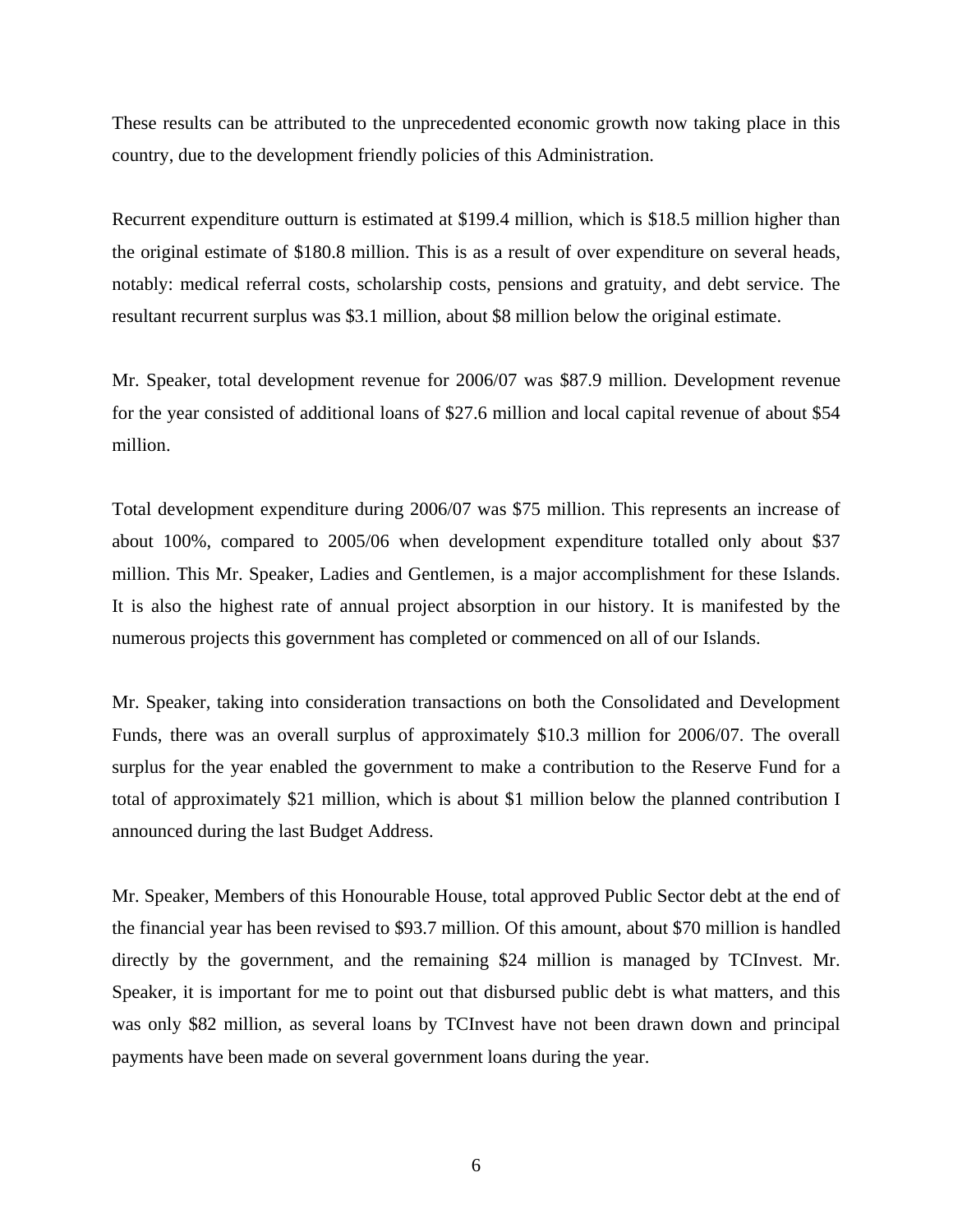Mr. Speaker, I am pleased to inform you and the members of this Honourable House that the government ended the last financial year fully compliant with the borrowing guidelines.

#### **Highlights of 2006/07**

Mr. Speaker, this Government has been severely criticized for our expenditure programs. While my colleagues will provide details of our accomplishments during 2006/07, Mr. Speaker, I am obliged to highlight some of them, which affect all the Islands of this country.

**First,** in the fight against crime, an additional 36 officers were recruited to the ranks of the Royal Turks and Caicos Islands Police Force. A new Five-Year Strategic Plan is now in place. A new Management Services Unit was established and construction has started on new Police Barracks on Providenciales.

**Second**, we have heard the cry of the business community and ongoing strengthening of the Land Registry is on the way. Plans have been drawn up to refurbish and expand the Registry and enhance capacity and computerise its operations.

**Third**, housing is a basic need. Significant progress has been made in extending housing programs to benefit all segments of our society. Government has provided duty concessions to several developments aimed at benefiting middle-income earners; and during the year we handed over keys to the first homes under our affordable housing program in Providenciales. We also expanded the Shelter Development Program on Grand Turk and Providenciales. Our Special Mortgage Program, which was piloted on Grand Turk, was extended to the other Islands.

**Fourth**, we live in a region of the world that is subject to such natural hazards as hurricanes. I am pleased to inform this Honourable House that we have invested \$1million in premium coverage in the Caribbean Catastrophic Risk Insurance Facility, which is being set up by the Caribbean Development Bank and the World Bank. We have developed draft disaster legislation, while a Disaster Relief and Recovery Plan is nearing completion.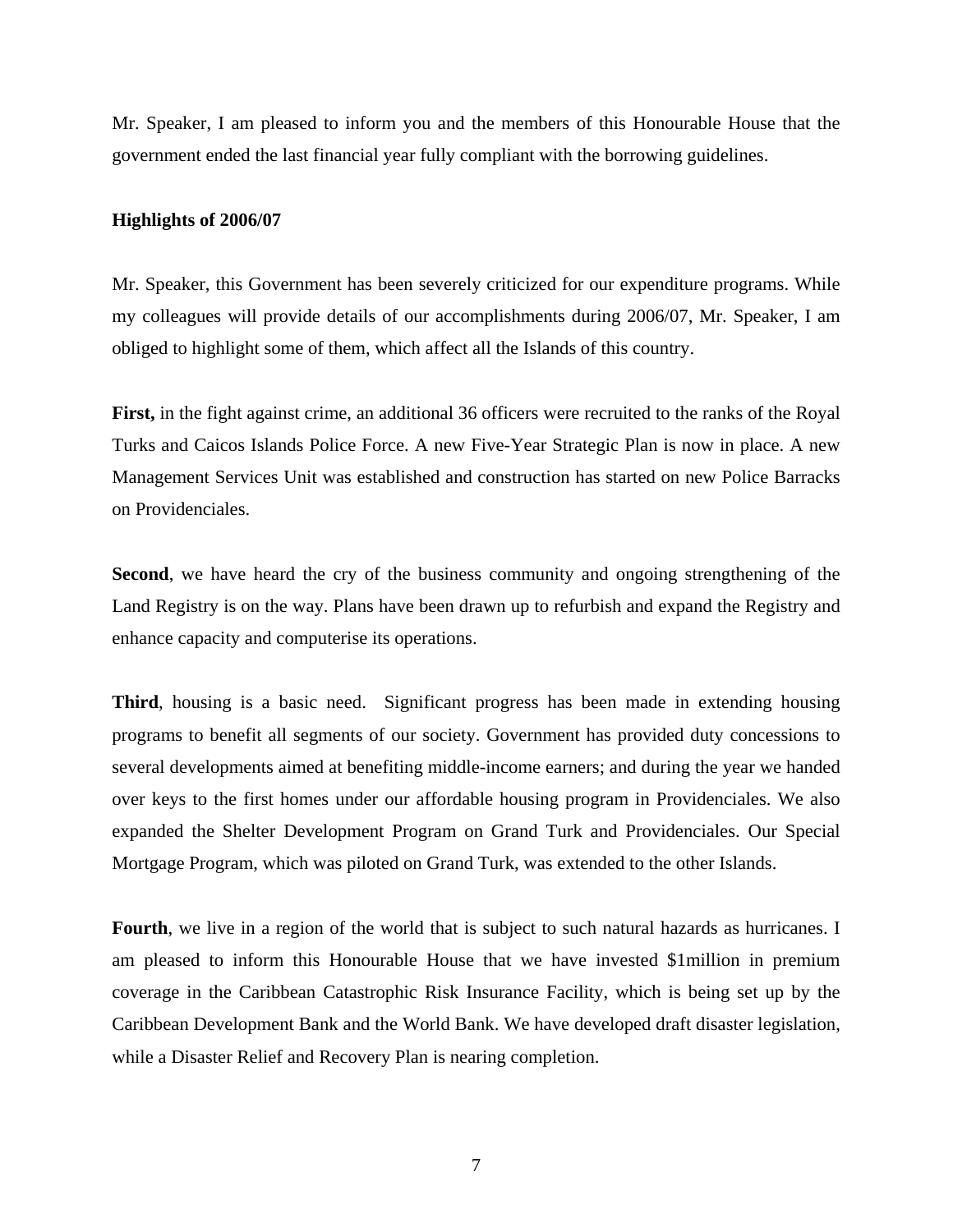**Fifth**, we continue to be good stewards of our environment. This year has been declared the Year of the Environment. We have strengthened legislation for Protected Areas, including the introduction of polluter pay principles and have developed concession legislation, thereby increasing access to national parks and creating more business opportunities for Belongers.

**Sixth**, we remain concerned that despite economic expansion, some people live under challenging circumstances. Accordingly, we have introduced the Poverty Alleviation Citizens' Empowerment Program (PACE) to implement a number of complementary programs to improve the plight of poorer communities and citizens.

**Seventh**, we have continued plans to develop our human capital. Plans for the construction of two (2) state of the art hospitals on Grand Turk and Providenciales are advanced; ground was broken for these facilities and construction should start shortly. In the education sector, we have constructed additional classrooms at several schools and completed preparation of the new Five-Year Education Development Plan. We have also introduced special incentives for teachers, which should make this profession more attractive to Belongers, especially males.

**Eighth**, we have significantly invested in transport infrastructure on all of our Islands. On Grand Turk, over \$7 million was invested in road and environmental improvement projects. Over \$10 million is being invested on roads rehabilitation, a disaster/community centre and new airport terminal on South Caicos. Close to \$65 million is being invested on roads, airport and port development projects on North Caicos and Middle Caicos.

**Ninth**, during the year, we received the first tranche of assistance from the European Union, and today, Mr. Speaker, North Caicos and Middle Caicos have been successfully linked by a Causeway. On the island of Providenciales, over \$30 million was invested in South Dock Road, Five Cays Road, Blue Hills Road, Chalk Sound Road, Leeward Palms Roads, Long Bay Road, Kew Town Road and Juba Sound Road.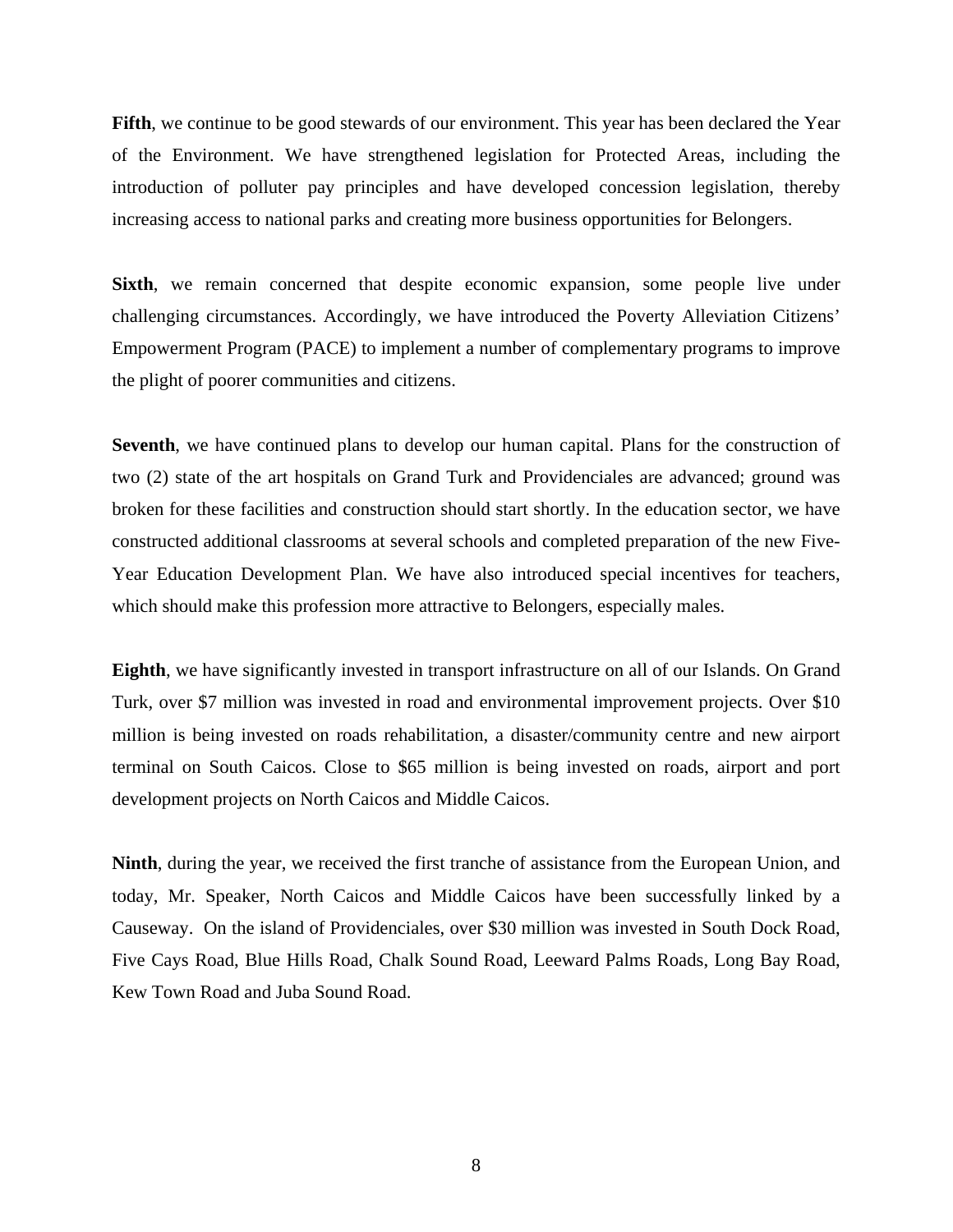**Tenth**, we have won accolades for the successful hosting of the 36<sup>th</sup> Annual CARIFTA Games. While we did not win a medal on the field of competition, we have laid a foundation to win future medals.

#### **Millennium Development Goals**

Mr. Speaker, in our 2003-2007 Policy Agenda, which was delivered by the then Chief Minister to the Legislative Council on September 24, 2003, we made a commitment to pursue economic growth, while ensuring that our country experiences "economic development." The then Chief Minister stated:

"*in our march towards this goal we are mindful of the observations of that celebrated economist, the late Professor Dudley Seers, who insists that in looking at the matter of development, three important questions must be considered:* 

- *1. What is happening to poverty?*
- *2. What is happening to unemployment?*
- *3. What is happening to inequality?"*

Consistent with the late Professor's exhortation, it is incumbent on us to measure the impact of our activities on development in our country and future prospects and make policy shifts based on empirical evidence.

The Millennium Development Goals (MDGs), is an international development agreement to reduce poverty and hunger, promote maternal and child healthcare, promote gender equality and empowerment, reduce the impact of HIV/AIDS and other diseases and promote international partnerships to protect the environment by 2015. They therefore present an objective framework in which we can measure development in these Islands and make comparisons with other countries in this and other regions.

The Department of Economic Planning and Statistics recently launched a status report on the MDGs in the Turks and Caicos Islands to see what progress we have made. Mr. Speaker, I am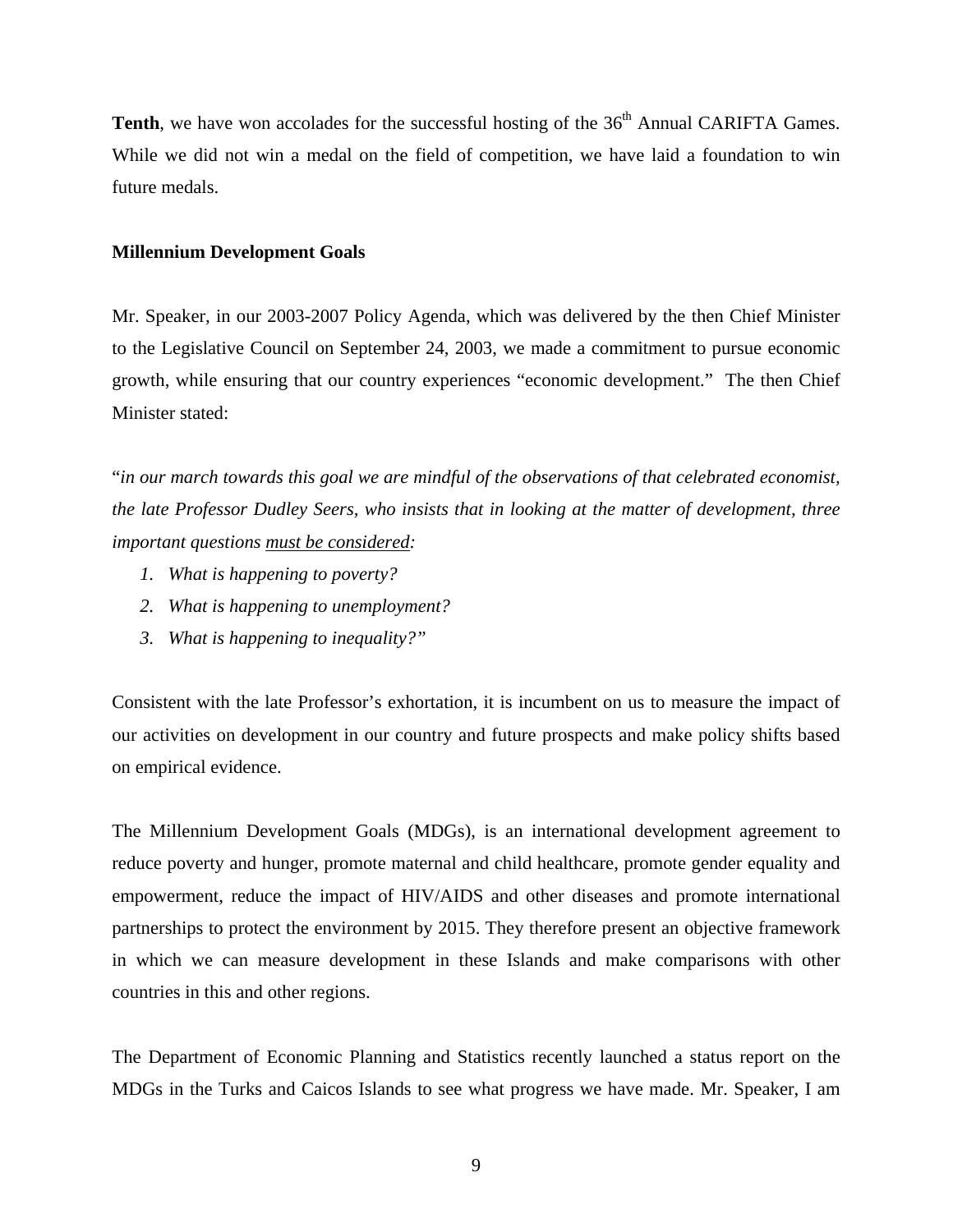very pleased to inform this Honourable House that we have made much progress in attaining these goals. While there are some gaps in available data, the report highlights progress in several areas as follows:

- 1. In the area of Universal Primary Education, the proportion of pupils starting grade 1 who reached grade 5 was 98% in 2005/06. The literacy rate of 15-24 years was estimated at 95% in 2001.
- 2. We have made much progress in the area of gender equality and empowerment. During 2005/06, the ratio of girls to boys in primary schools was 98:100, at the secondary level it was 91:100 and at the tertiary level the ratio of girls to boys was 302:100 during 2003. 98% of females between the ages of 15-24 are literate.
- 3. Child mortality and maternal healthcare are areas of resounding success for the Islands. In 2005, under-five year old mortality was 3.1 per 1000 live births, while maternal mortality ratio was 0, and nearly 100% of births were performed by skilled personnel.
- 4. In the area of HIV/AIDS and other diseases: antiretroviral drugs are available free of charge and the rate of condom use was reported at 63% according to a 2003 survey. Instances of malaria and tuberculosis are nearly nonexistent.

Mr. Speaker, it is clear, we have made much progress and have in fact surpassed many of the MDGs. This is why we have absorbed the MDGs into the Ten-Year Development Plan and aim to develop national development goals of our own, which we can monitor to report on the success of our development efforts and the state of well-being of our people.

## **Acknowledgements**

Mr. Speaker, as I begin an elaboration of plans for the next few years, as we prepare to advance upon our potential, it is clear from our record that we have a solid foundation on which to build; and ensure that the fullest potential of this country and our people are realised.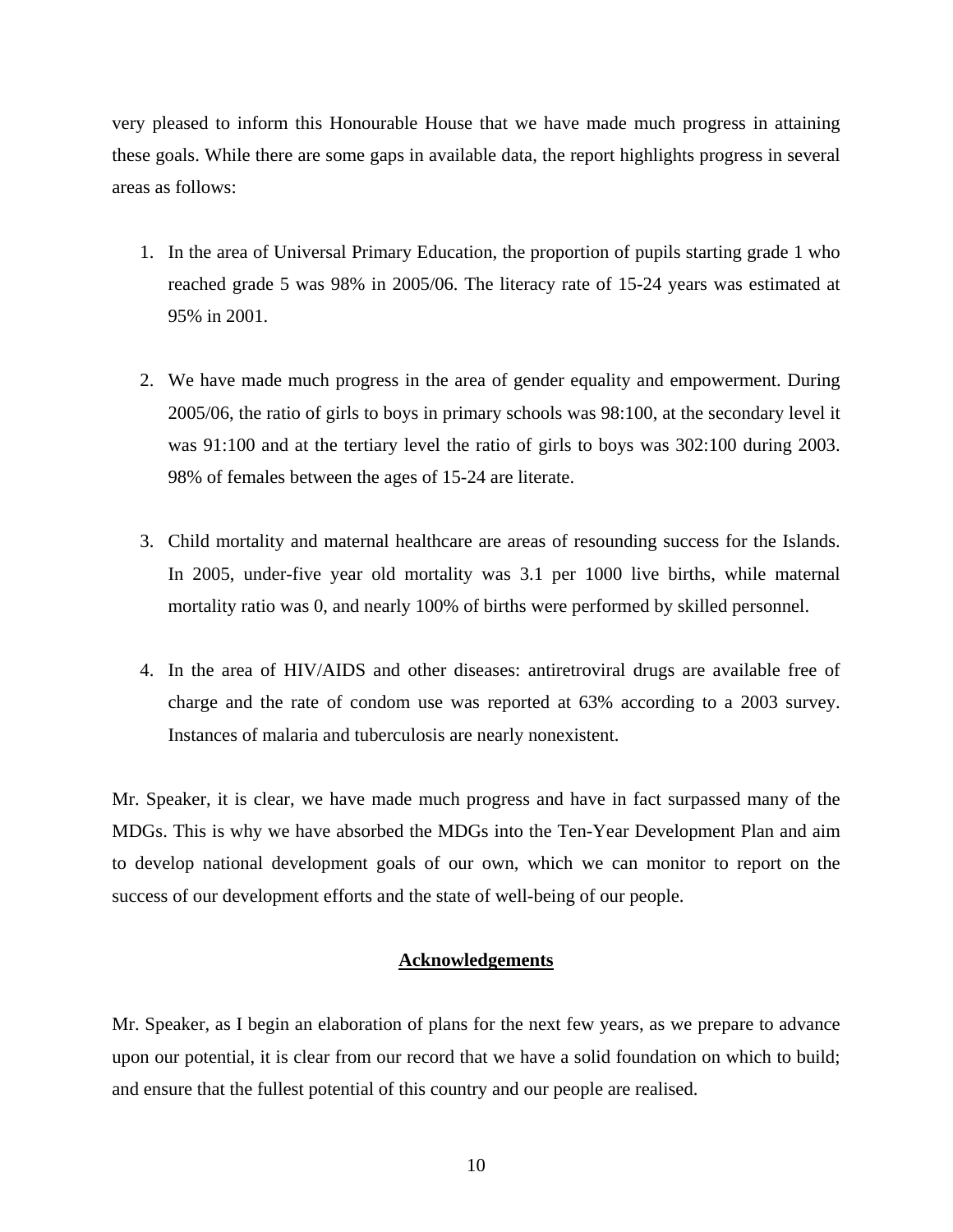Mr. Speaker, we could not have been so successful without the dedication and commitment of many of our civil servants and the community at large. Personally, I would like to recognize and thank the Permanent Secretary for Finance and his staff in the Ministry of Finance for their support and professionalism. I would also like to thank His Excellency the Governor, Her Excellency the Deputy Governor, the Public Service Commission, Honourable Attorney General and his staff, the Establishment Secretary, Permanent Secretaries, Heads of Departments and other officials who have provided invaluable assistance to us.

It is unfortunate that the hard work of those mentioned earlier is marred by some in the service who seem to make it their day's work to derail the policies and programs of this Government. But make no mistake about it; we have equal resolve to stay committed to the task at hand and to also expose and deal with those in the service who refuse to act professionally and continue to violate the principles of good civil servants.

We have had strong development relations and have often held dialogue with the local private sector on several development projects. I am sure Honourable Members would like to join me in thanking the private sector for their contributions to the common good of the Turks and Caicos Islands.

The Turks and Caicos Islands continues to benefit from the support and assistance of numerous multilateral development agencies. At this time, I wish to especially convey our thanks to the various agencies of the United Kingdom Government, the UK Overseas Territories Conservation Forum, the European Commission, the European Investment Bank (EIB), the Association of Overseas Countries and Territories of the European Union (OCTA), Caribbean Financial Action Task Force (CFATF), Caribbean Disaster Emergency Response Agency (CEDERA) the Caribbean Community (CARICOM), the United Nations Development Programme (UNDP), Pan American Health Organization (PAHO), Caribbean Regional Technical Assistance Centre (CARTAC) and the Caribbean Development Bank (CDB) for the financial and technical assistance they have provided over the years.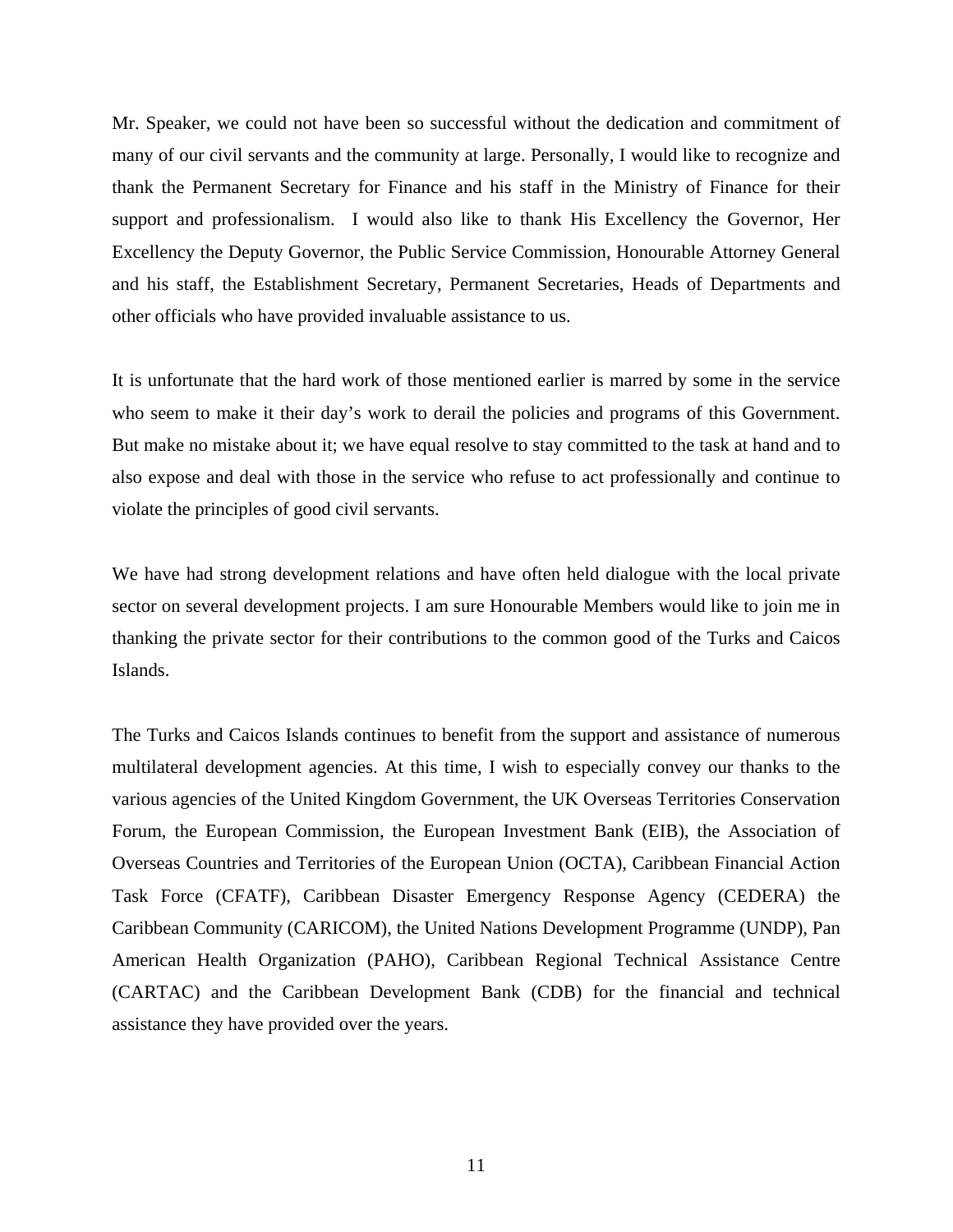## *" Investing for Self-Sufficiency in a Globalized World."*

Mr. Speaker, I would now like to turn our attention to the main theme of my Budget Address: *"Investing for Self-Sufficiency in a Globalized World".* 

## **Historical Perspectives**

Mr. Speaker, nation-building is a direct result of a bold and creative economic policy and leads to a natural progression in the history of a country and people. As we strengthen the footholds of our country, I recall the words of a popular song by Bob Marley: "*if you know your history you know your destiny."* 

Mr. Speaker, these goals I have announced and those yet to be announced will require commitment. Here in the Turks and Caicos Islands we have always been a very committed people.

Mr. Speaker, our goal is that when our citizens use the benefits of the prosperity earned here in these islands to travel the world – as they do – we want to ensure – as it is our job to do – that they have every institutional benefit and convenience as citizens of the most successful nations of the world.

Mr. Speaker, when investors arrive to invest their hard earned money, we want them to be confident that, as Thomas Jefferson – the Great American President said: *"this is a nation of laws*". And as such, investors themselves, their rights and their property shall have the protection of laws; advanced and supported by institutional and physical infrastructure.

Mr. Speaker, our newly enacted constitution is the cornerstone of that assurance.

Mr. Speaker, these bold strides are not new for us in these islands. The Turks and Caicos Islands have had a long and interesting history of survival and fearless integration into the global economy. The earliest recorded settlers of these Islands were the Lucayans who were residents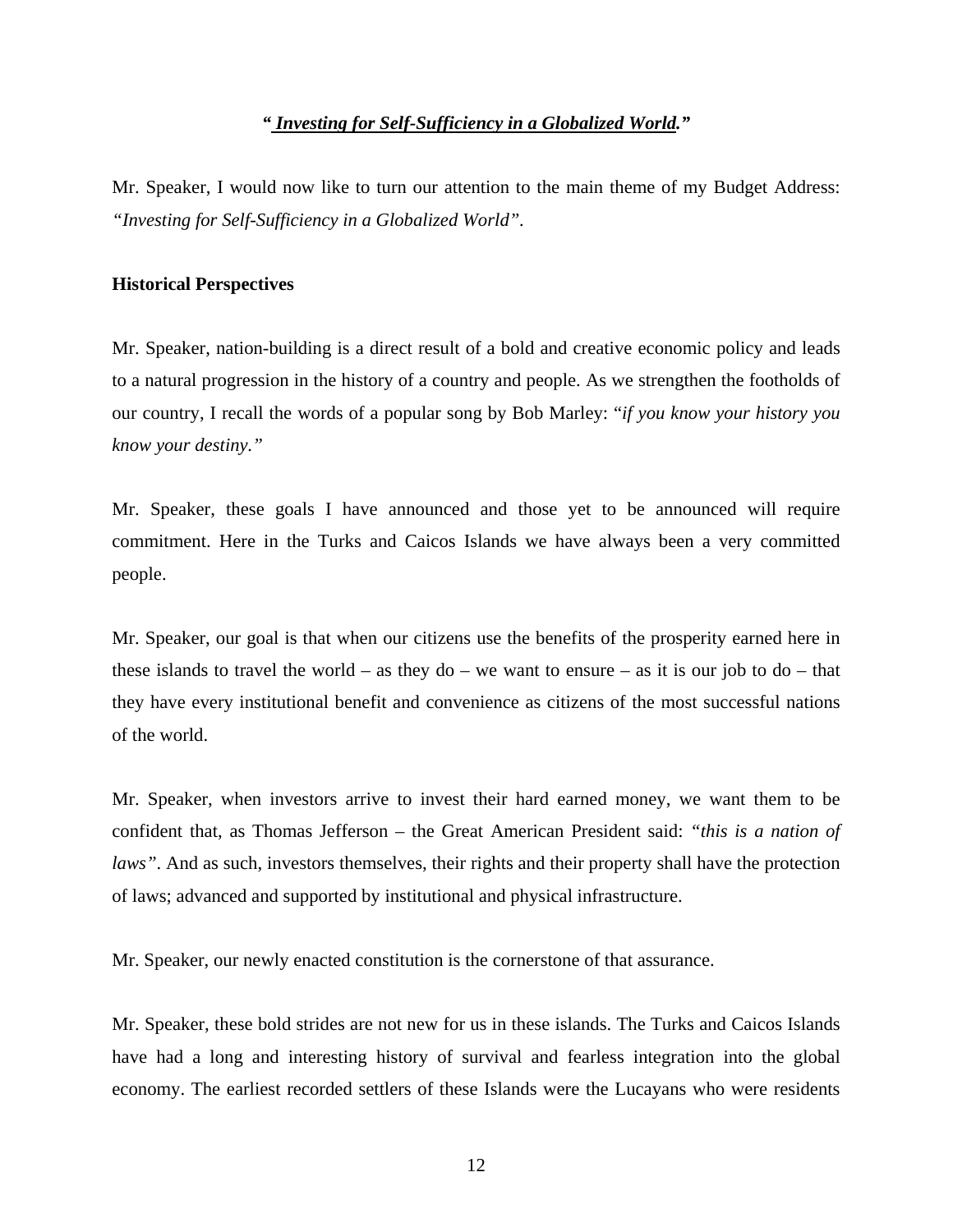when our first tourist - Christopher Columbus - visited on his maiden voyage to the Caribbean. Up to the eighteenth century, the islands did not attract much attention from the other colonizing powers. They were small and lacked the cultivable land to support large-scale agriculture. However, they served as good lookout posts, and a haven for pirates and other buccaneers intent on plundering ships travelling through the Turks Island Passage and the Caicos Passage. Moreover, they were also useful ports of call for securing salt for vessels bound on their return journey to Europe.

The salt industry, which evolved on Grand Turk, Salt Cay and South Caicos dates back to the late seventeenth-century when Bermudans settled the islands. The granting of land to UK loyalists following the independence of the United States of America resulted in a major contribution to the population. The salt industry, along with limited attempts at agriculture sustained the islands up until the 1960's, along with income from the United States military facilities on Grand Turk.

When the salt industry collapsed in the 1960's, the fishing industry became more predominant and many of the Islanders were forced to migrate to neighbouring countries in search of employment. After a brief period of decline, the country transformed itself from an economy based on primary production into a leading provider of high quality services in the tourism and off shore financial industries, starting with initial investments on Providenciales during the 1960s and the enactment of Company laws during the 1980s.

Mr. Speaker, increased tourism development started during the 1980s when a Club Med Hotel and supportive infrastructure were constructed. Following increased marketing and promotion, the tourism sector really took off in the 1990s, an upward trend which continues until today. The sector now accounts for more than 30% of gross domestic product. The financial sector has not fared as well due to increased international scrutiny and threats of blacklisting. The sector now accounts for about 10% of gross domestic product.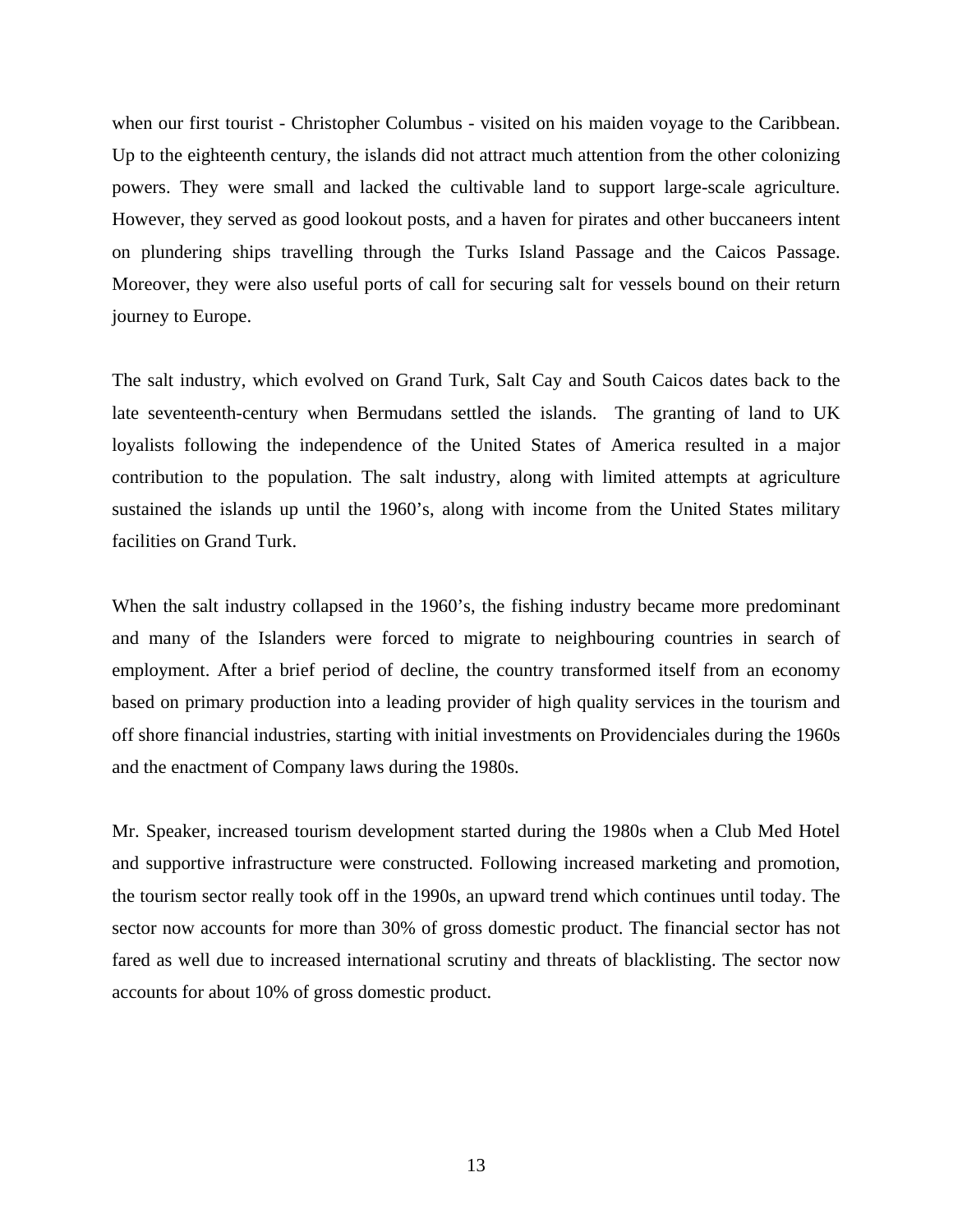Today our integration into the World economy has taken a different form. Where pirates once roamed, we now welcome discerning tourists. We are also now home to known international brands such as Carnival Cruise Line, Aman Resort, Ritz Carton, and the list continues.

#### **Consolidating the Gains and Connecting the Dots**

Mr. Speaker, our economic expansion has translated into substantial improvements in human welfare in our country. As I have already elaborated, unemployment continues to fall, as opportunities spread to all of our Islands; our per capita income places us amongst the middle income countries of the World; we have increased investment in human capital; we have achieved universal access to education and greatly expanded tertiary level education and have expanded healthcare programs. Whereas our people were seafarers and migrants, we are experiencing net immigration as Belongers return home and other nationals join us in developing these Islands.

Mr. Speaker, Ladies and Gentlemen, with close to \$4 billion in planned investments on the way, economic prospects are very good for these Islands; however, we still believe it would be a big mistake to think that we can rest on the laurels of the past and current achievements. Several features of our economy and society would counsel against such a perspective.

There is still the need to develop our human capital to improve our competitiveness and labour force productivity.

There is still the need to create more Belonger entrepreneurs.

There is still the need to strengthen the civil service and key institutions.

There is still the need to diversify our economy, to make it more resilient and expand the revenue base.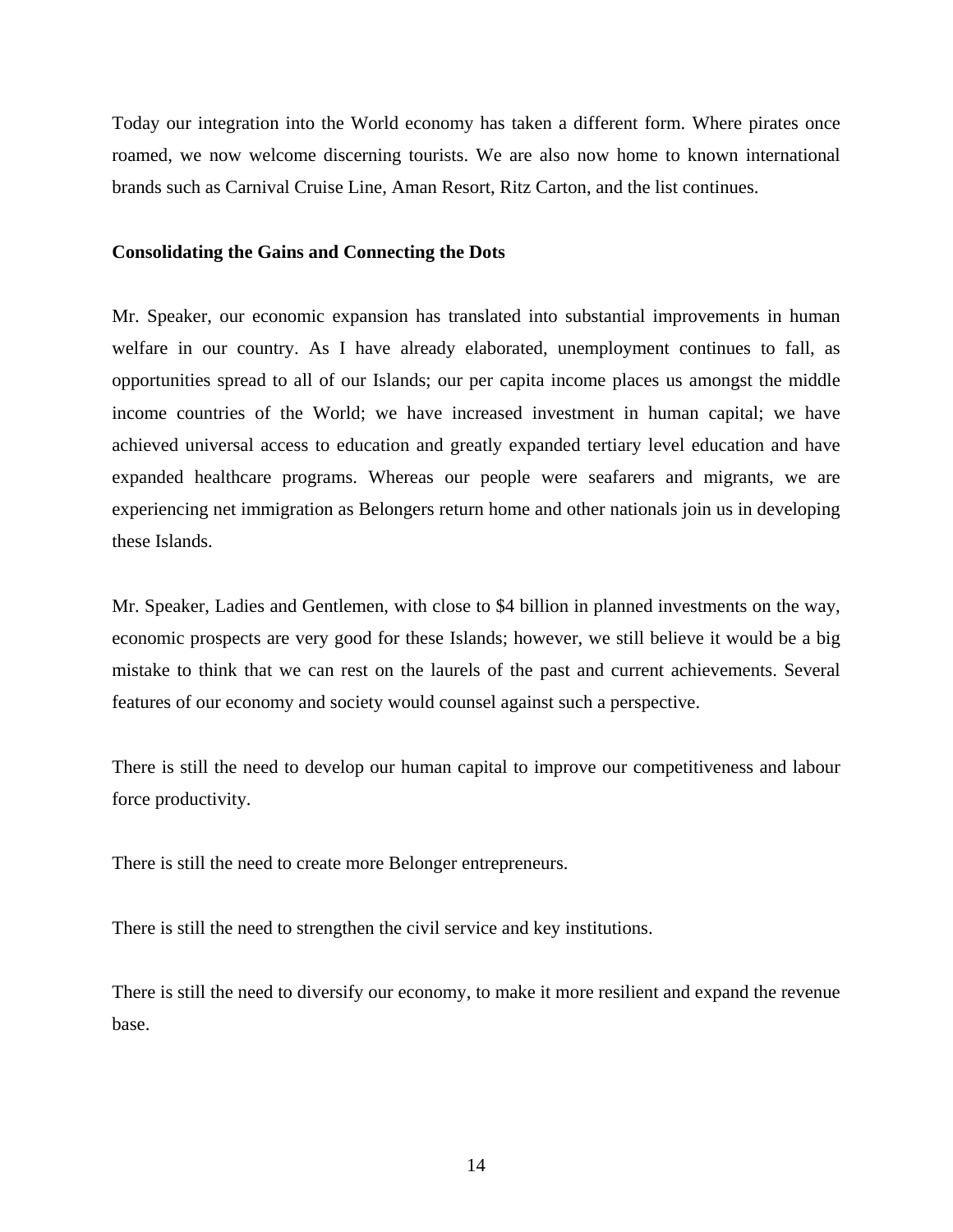There is still the need to protect our environment and grapple with the implications of global warming and climate change.

There is still the need to improve financial management and invest in major infrastructure.

This is why we have commenced the formulation of our Ten-Year National Development Plan, to implement a number of consistent measures to address these and other issues. The Development Plan is being prepared through a very participatory process, which extended to all of our Islands and has involved consultations with over 500 persons in both the public and private sectors. We intend to spend this year championing the Plan, including hosting a *"Development Dialogue'* to which local and international development partners and stakeholders would be invited. We propose to use the Plan as a basis for future budgets. As I have indicated, we want you to hold us accountable. Accordingly, our attention to the Plan through the allocation of budgetary resources is a good framework to assess our performance.

## **Major Investment Plans and Strategies to Achieve Self-Sufficiency**

Mr. Speaker, I am very confident that this administration will rise to the challenge of investing for self-sufficiency in a globalized world. If you recall, ladies and gentlemen, it is this and past PNP Administrations that have invested in important institutions such as the National Insurance Board, TCInvest, the Cadets and the Sport Commission. This is why I know we will not fail. Accordingly, I am very pleased to inform this Honourable House and the Nation of some our major plans and strategies, including some of those being recommended in the Plan, which we propose to implement over the next few years, starting this year.

## *Tax Reform*

I would like to begin the elaboration of our plans and strategies by looking at the area of tax reforms. Mr. Speaker, the expansion that is anticipated as we implement the Economic Development Plan and deliver opportunities for all, cannot be sustained without a considerable level of public investment in respect of the supporting physical, social and institutional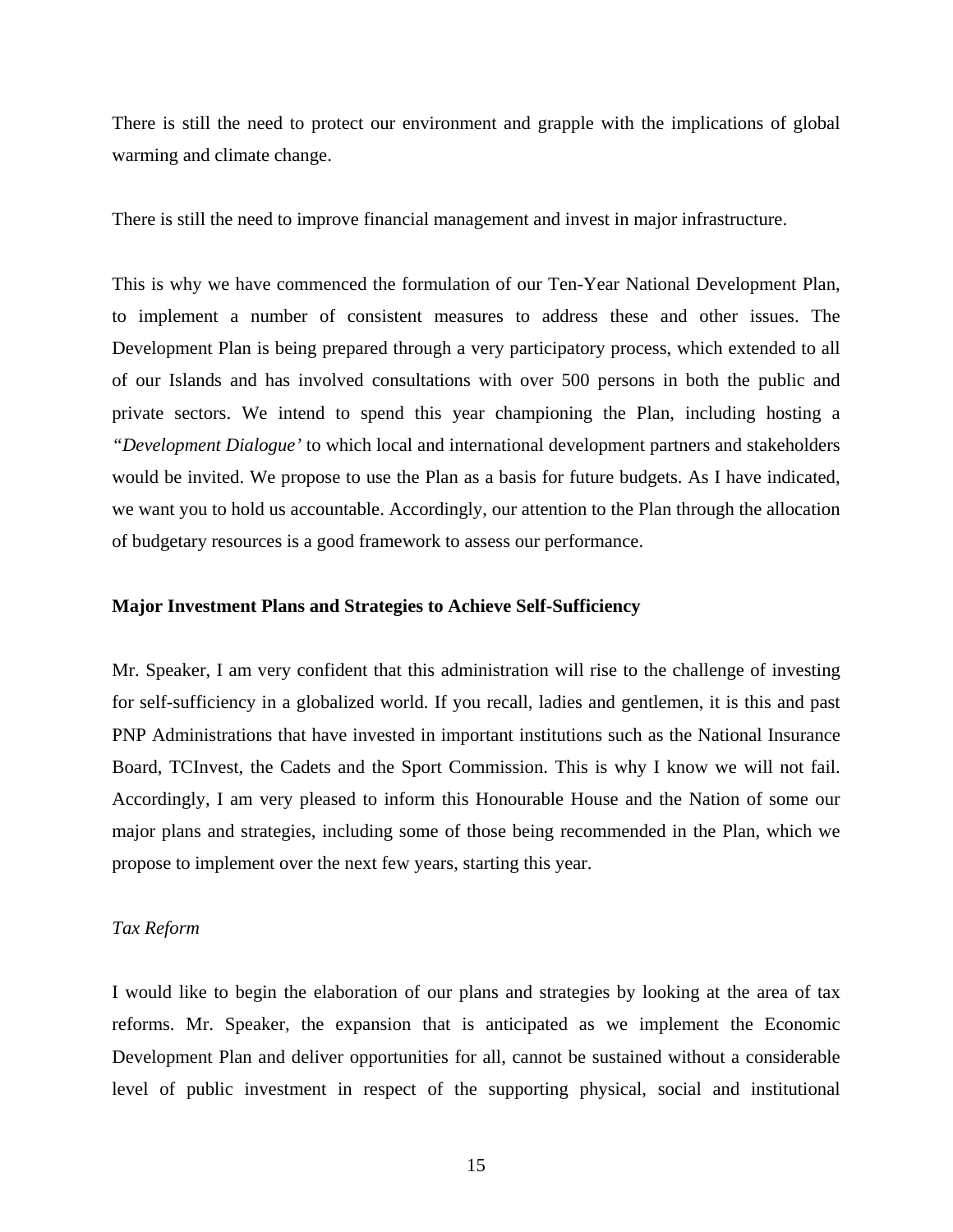infrastructure. This would require that we raise more revenue and/or increase borrowing to achieve the targets that are being set.

While recent revenue growth has been positive, it is concentrated in a few areas. We need to lessen our dependence on import duties as global tariffs reduction become more commonplace. If we do not do likewise, our competitiveness in attracting foreign investment could be eroded. The current tax regime also needs to be widened if we are to raise the necessary revenue on a sustainable basis to implement our plans. We also need to have a tax regime, which incentivizes positive behaviours and penalizes negative ones. Mr. Speaker, these objectives can be achieved through the introduction of alternative broad based taxes that are elastic, and the introduction of user charges where they can serve to defray costs. The time to act is now - we plan to consider all options.

In this regard, Mr. Speaker, I led a delegation to the Bahamas last week to discuss their revenue regime and strategies, and develop technical cooperation and exchanges in this area. We have already held discussions with the Caribbean Area Regional Technical Assistance Centre (CARTAC) concerning technical assistance to prepare a Tax Policy Study for consideration by government. This study would look at our economic structures, tax regime and recommend reforms to increase revenue yield on a sustainable basis. We are committed to this worthy task. I look forward to keeping this Honourable House and the nation informed of activities in this area.

## *Renegotiation of Borrowing Guidelines*

Mr. Speaker, this Government is committed to building reserves, as an element of prudent financial management and as a part of an effective risk mitigation and recovery strategy. However, as I have indicated on several occasions in the past, we see the borrowing guidelines and the blind adherence to reserve targets, as being too restrictive. They are therefore an impediment to the growth and development of these Islands. Accordingly, we plan to negotiate a new borrowing agreement with the United Kingdom Government, one which recognises that at this early stage of our development, there is need for a massive injection of development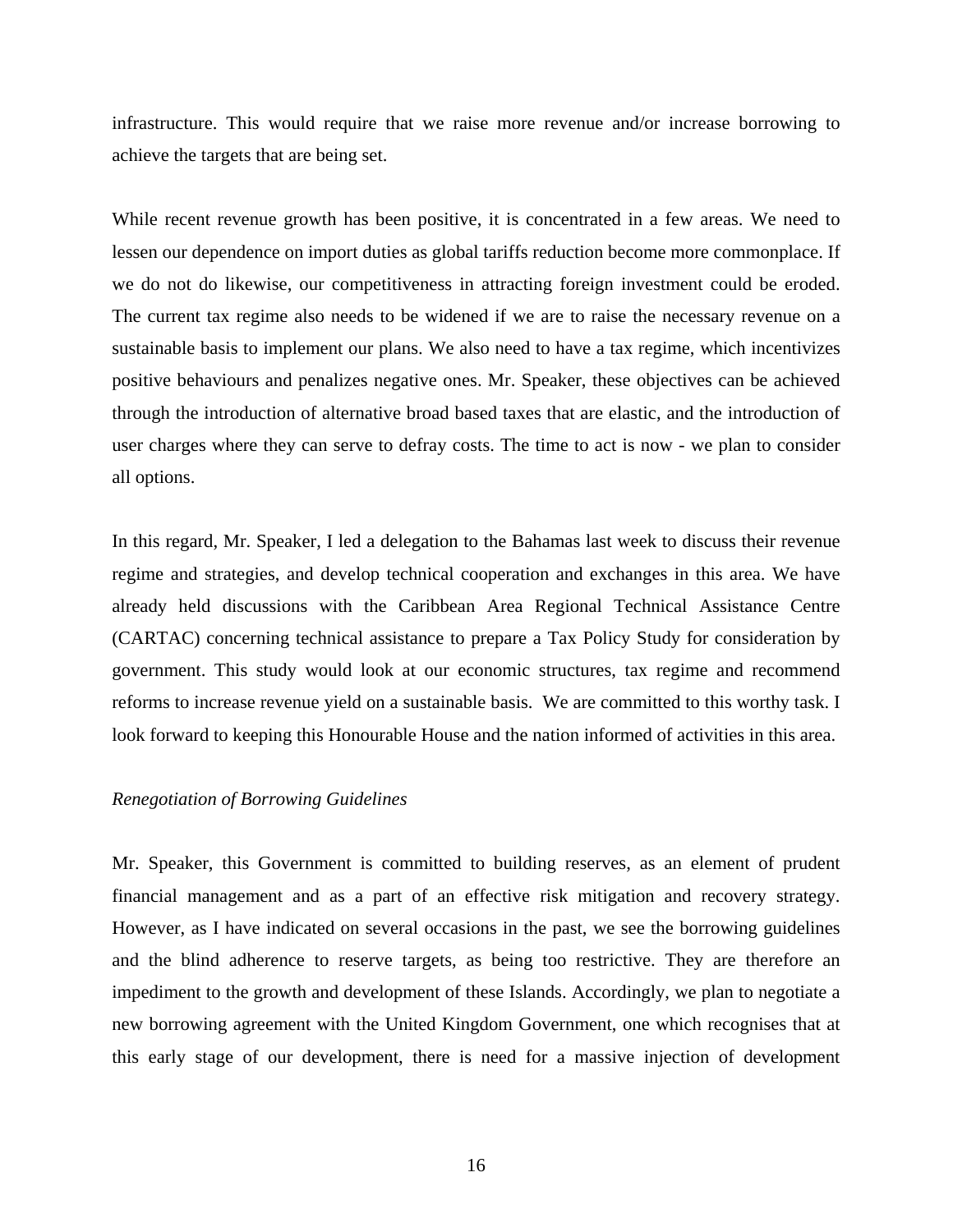investment if we are to maximise our development potential and implement the recommendations of the Ten-Year Development Plan.

## *National Health Insurance*

Mr. Speaker, plans for the construction of two hospitals are well advanced and construction should start shortly. This project would go a long way towards addressing the ongoing challenge of providing quality healthcare to our people in a cost effective way, which does not undermine growth and investment in other areas. During 2006/07 we spent over \$20 million on overseas medical referral costs. A similar amount is being budgeted for 2007/08. Clearly, this is unsustainable and our People must be prepared to meet a part of the cost of their healthcare needs. Accordingly, another one of our plans is the introduction of mandatory National Health Insurance. This would be introduced in time for the opening of the two hospitals. This would be preceded by a period of public consultations and preparation of legislation.

Ladies and Gentlemen, you can be assured that we would implement National Health Insurance in an equitable manner, which does not deny anyone on any Island access to quality healthcare. This notwithstanding, all employers and employees would be required to meet a part of the costs of their own healthcare and that of their families.

#### *Gateways to the Turks and Caicos Islands*

Mr. Speaker, we have grouped a number of our plans and strategies under the heading "Gateways to the Turks and Caicos Islands." I would now like to discuss this further.

Providenciales airport is the major gateway to the Turks and Caicos Islands. Its redevelopment is critical to the development and diversification of the economy. This is why I am pleased to announce that the government plans to undertake a special loan, to purchase all of the shares held by COXCO in the Provo Airport Company. This would be a strategic investment for this country. We envisage that loan funding of about \$75 million would be required to buy out COXCO, and then implement a program to build a new terminal and lengthen the runway at the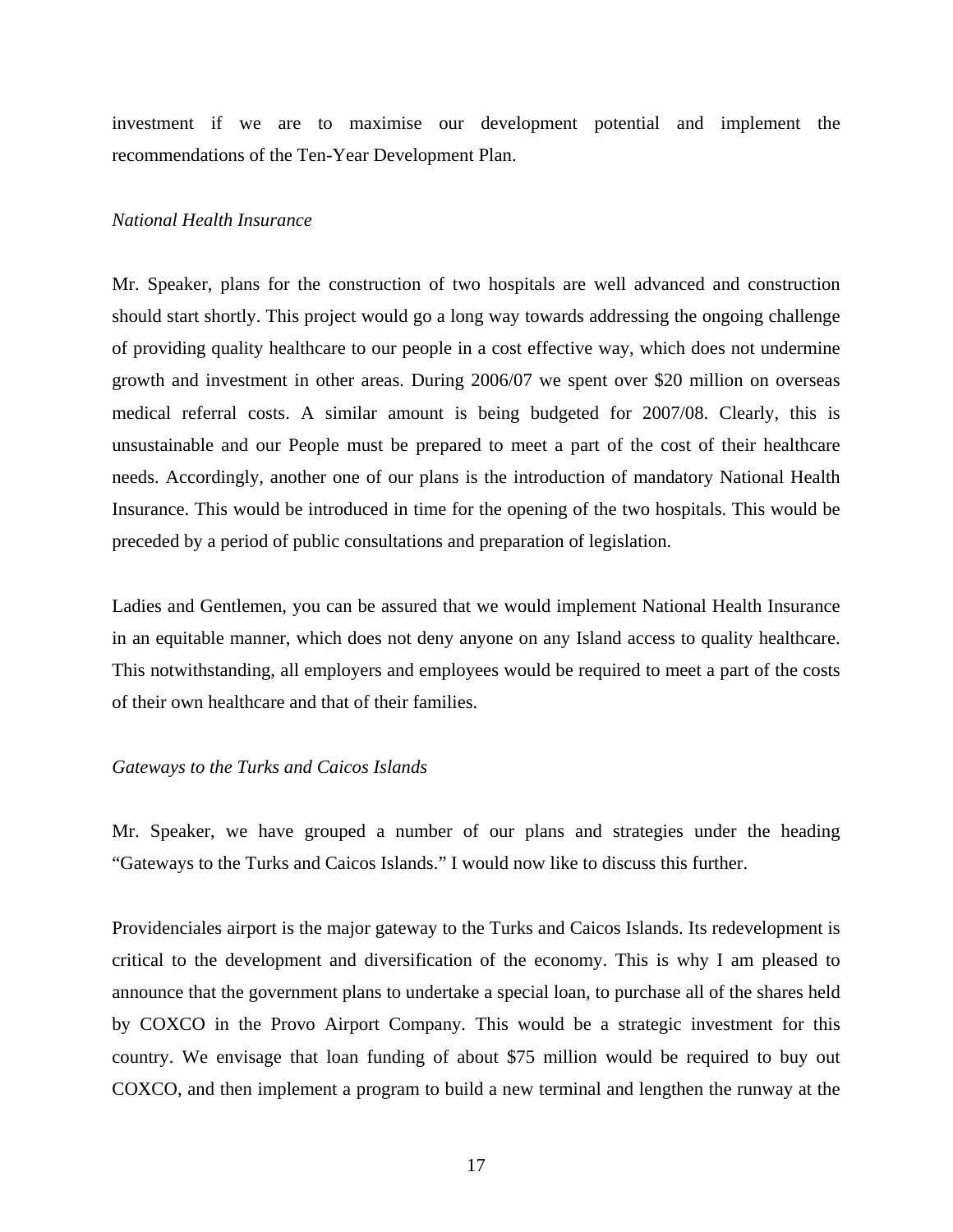Providenciales Airport. This project would address overcrowding at the Providenciales Airport and allow us to accommodate direct transatlantic flights.

Mr. Speaker, our plans also include investments at all of the other airports in the Turks and Caicos Islands. We also plan to contract-in airport management expertise, from an international airport management company, and enhance the capacity of the Airports Authority. We plan to commence discussions on this initiative with the United Kingdom Government officials during the Economic Review Mission next week. We also plan to procure overseas technical expertise to work with a dedicated project management team to oversee this project.

Mr. Speaker, South Dock, Providenciales is another important gateway to the Turks and Caicos Islands. The redevelopment of South Dock is long overdue and further delay will result in it becoming a 'bottle neck' to the growth of Providenciales. This project was accorded the highest priority in the Transport Sector Policy in 2006. Based on the recommendations of this study, we plan to undertake this project with private sector participation based on competitive tendering. The project would also involve improvements in the institutional arrangements governing port operations and sector legislation and tariff reforms. We will procure overseas technical expertise to work with a dedicated project management team to oversee this project.

The final gateway to the Turks and Caicos Islands that I would like to discuss is Information and Communication Technologies. In this area we have encouraged competition. We plan to build on this by encouraging more infrastructure investment to have the country 'wired and wireless' to strengthen the tourism and financial sectors, promote E-commerce and video-conferencing to lessen costs to government and the private sector.

#### *Linking the Caicos Islands*

Mr. Speaker, another one of the strategies I would like to discuss is the continuation of the Spine Link Road in the Caicos Islands. As I have already indicated, North Caicos and Middle Caicos have already been linked. I have not personally made the journey, but I can imagine the sense of pride the residents of those Islands felt on realising the dream of the Causeway – which some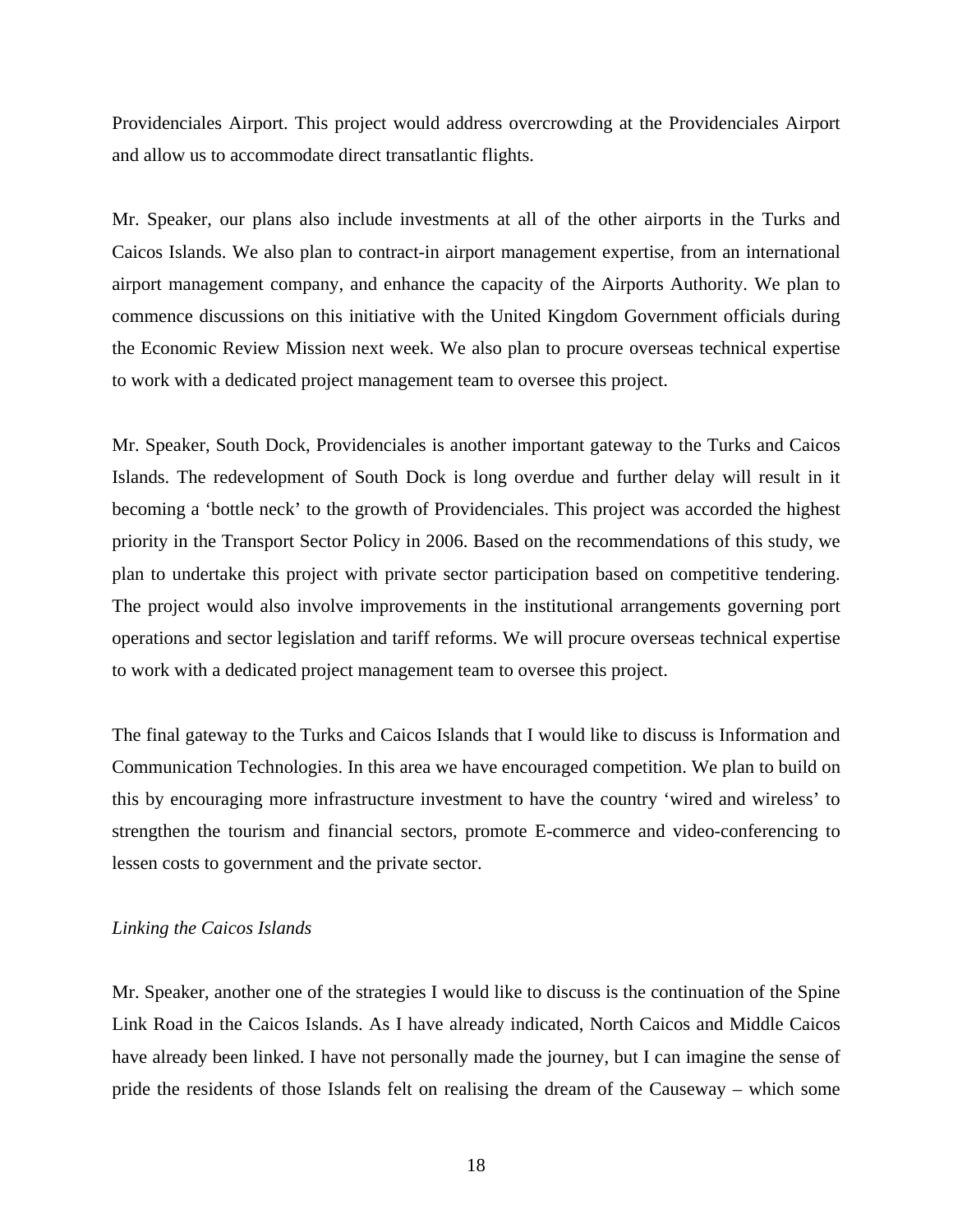people thought would never happen. I am therefore pleased to inform this Honourable House that a long-term goal we have set is the completion of the spine link, all the way from Providenciales to South Caicos. If every government in the future is dedicated to this vision, and make a contribution to it, within a reasonable period of time we could achieve it. In this regard, we are including funding in this year's budget to carry out a feasibility study for the construction of the spine link over the medium to long term.

#### *Special Development Bond*

Mr. Speaker, in support of our plans to Redevelop Providenciales Airport and complete the Spine Link Road, one of the initiatives I am pleased to announce is the Issuance of \$100 million Turks and Caicos Islands Development Bond. Mr. Speaker, we plan to engage technical assistance to design this investment instrument. However, we envisage that this bond would be mobilised locally and internationally and would be specially targeted at the citizens of this country and the Diaspora. In this regard, we would be able to invest in the future growth and development of these Islands, while becoming more empowered at the same time.

## *Formation of the Turks and Caicos Islands Development Agency*

Mr. Speaker, the formation of the Turks and Caicos Islands Development Agency is another one of our plans that I wish to elaborate on. This new agency would be formed by institutional reform and restructuring at TCInvest to allow greater focus on local entrepreneurial and empowerment initiatives by separating the investment promotion and banking and business development activities into two separate entities. We plan to set up a project team to oversee the formulation of plans for the new entity. This would involve study tours to other countries to inform the development of a Business Plan with related Mission Statement and Objectives for the new agency. The project team would also consider legislative changes needed to establish the new agency. We plan to ensure that the agency is innovative in introducing new products such as a business development fund, an equity fund and a venture capital fund, to address the needs of the local business people.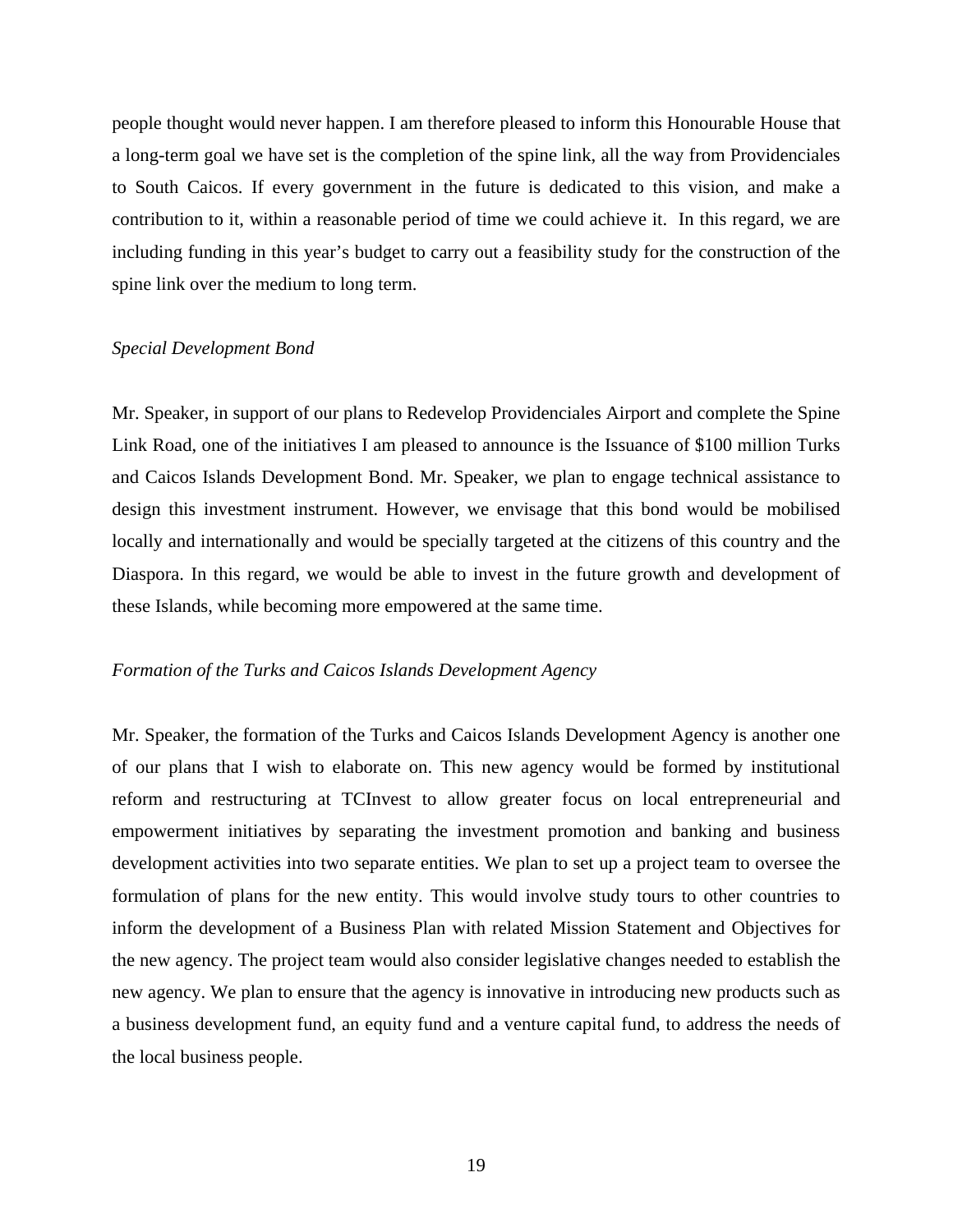#### *Economic Resilience and Diversification*

Mr Speaker, the final plans and strategies I wish to discuss relate to economic diversification.

Mr. Speaker, Ladies and Gentlemen, our strategy begins with a thrust to differentiate our tourism product from that of our neighbours. In this regard, we plan to consolidate our efforts to develop a sophisticated upmarket residential based tourism product. This is why we have budgeted \$7 million to implement a Tourism Development Project over the next two years. This program would involve increased marketing and promotional efforts in up-market publications and promotion in new source markets in Europe, China and India. We would continue our anchor tourism projects and would ensure that developments are environmentally and ecologically friendly. Greater effort would be made to encourage local ownership of resorts and employment in management positions in the hotel industry.

Mr. Speaker, we have set as one of our goals, diversification of our services platform to expand and deepen our economic performance.

Mr. Speaker, I have had the pleasure of seeing preliminary plans toward this end and I am pleased to say we are headed in the right path. Our objective is not to "rent" constitutional protection to unknown investors as some jurisdictions do, which got them into problems. Instead, we are cutting a bold new path, consistent with the image and reputation of the Turks and Caicos Islands as a place for the discriminating international investor.

Mr. Speaker, in the next few months, as we unveil our plans, and as we begin to take our message to the world, the Turks and Caicos Islands will experience a new level of international prominence.

With the success of the 2007 CARIFTA Games behind us and the development of the two new hospitals coming on stream, we plan to use these as catalysts to develop sports and medical tourism respectively as part of our efforts to diversify the economy. We also plan to introduce special incentives to encourage light manufacturing, possibly derived from our natural resources,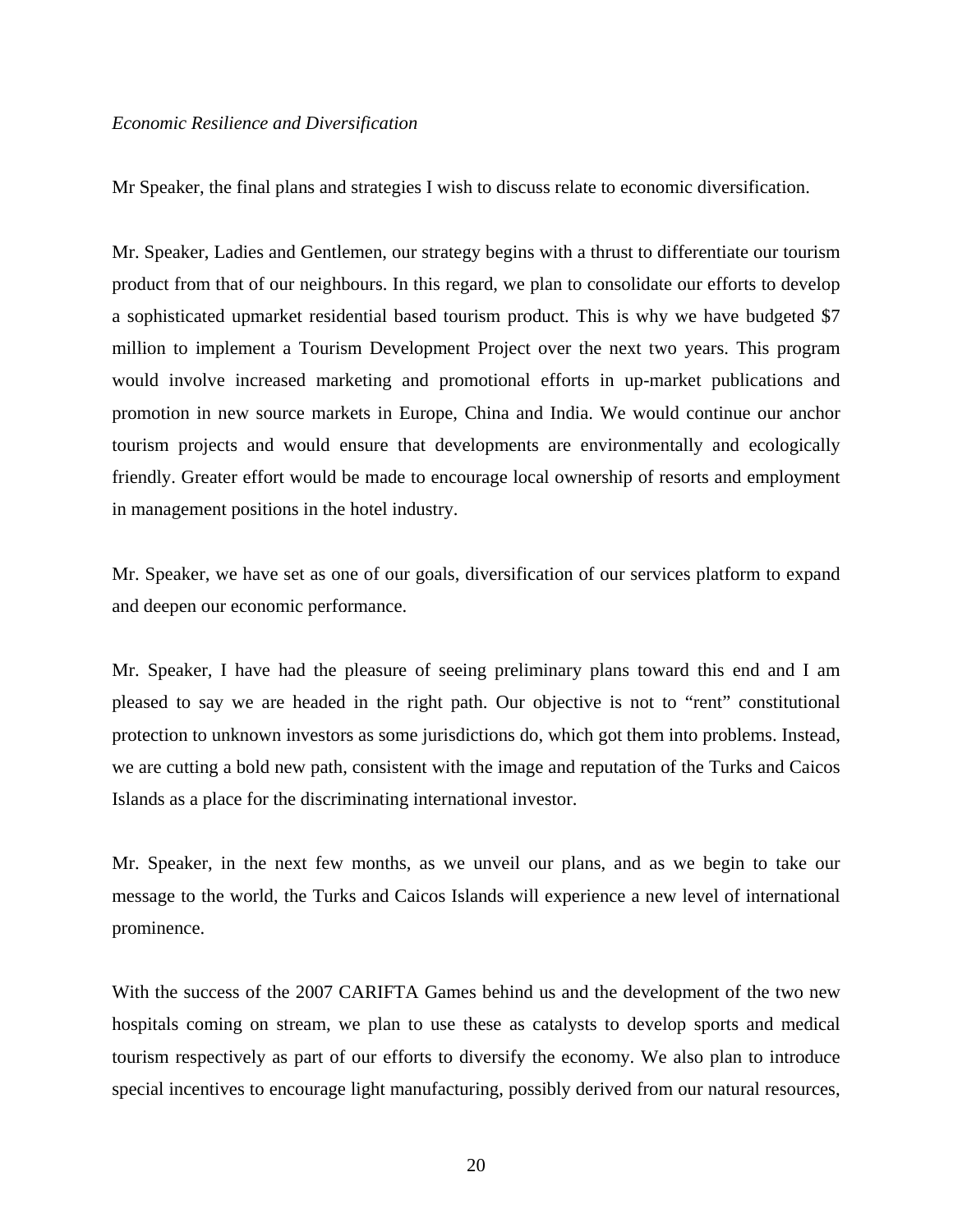brine shrimp farming, mariculture, aquaculture and agriculture production to diversify our economy.

Consistent with both our education and diversification policies, we plan to establish a College Park in Providenciales, whereby universities and colleges from overseas would be able to construct campuses here and send students to the country. We have already earmarked land for this purpose.

## **Measuring our progress**

Mr. Speaker, in order to track our progress in implementing our strategies and plans, we have set the following measurable indicators:

- 1. Number of hotel rooms in Belonger ownership and management.
- 2. Number of visitor arrivals from new markets.
- 3. Number of hotel rooms located outside of Providenciales.
- 4. Number and value of mutual funds set up.
- 5. Volume and value of food imports reduced.
- 6. Acreage of land under production.
- 7. Number of non-traditional businesses started in the course of the year.
- 8. Share of gross domestic product contributed by non-traditional sectors.
- 9. Number and values of loans provided by the Turks and Caicos Islands Development Agency.
- 10. Number of new jobs created in Belonger owned businesses.

I look forward to tracking these indicators and informing this Honourable House of our progress.

## **Elaboration of the 2007/08 to 2009/10 Budget Cycle**

Mr. Speaker, I would now like to turn my attention to an elaboration of some of the 2007/08 to 2009/10 Budget targets and specific measures that are consistent with our plans.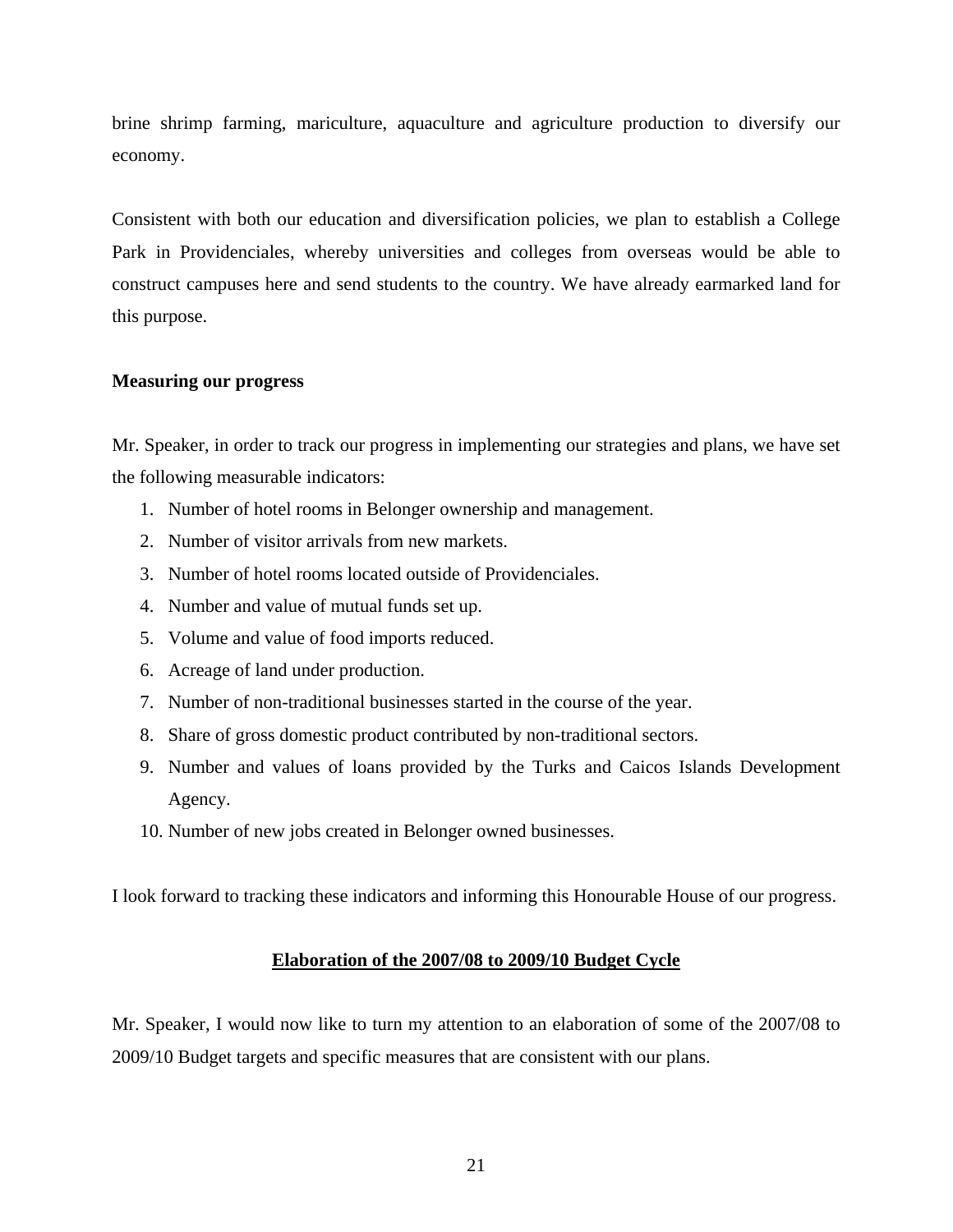#### **Economic Outlook**

To put our fiscal targets and policy measures into perspective, I would like to begin by reviewing international economic developments.

In the year since the last Budget Address, the international economic environment has become less certain. Mr. Speaker, according to information from the International Monetary Fund spring meetings, global growth should remain solid during 2007, approaching 5%, which will mark the sixth year of expansion. While the United States economy has slowed this year on account of a weaker housing market, rising interest rates and the sub-prime lending woes, the Fund noted that economic expansion in other major economies look good. Most analysts, however, suggest the United States Federal Reserves might lower interest rates later during the year, so that the economy can regain momentum.

Developments in the United States economy are very important to us. One issue I would like to elaborate on is rising interest rates and tightening credit conditions. Recent growth in the Turks and Caicos Islands has been led by construction of luxury condominiums by overseas nationals (mostly from the United States) as a second home or as a source of investment income. Expansion in this sector is very responsive to interest rate changes. We therefore need to monitor interest rate changes as rate hikes could limit demand in the construction sector here.

However, there are also signs of incredible promise for us. With the baby-boomer retirement picking up pace, we expect increased interest in the second-home, retirement villa economic space. Moreover, that is bound to be fuelled by the wealth transfer which the Congressional Budget Office places at around \$40 trillion dollars.

Mr. Speaker, if we take this in perspective, given the movements against the US dollar as it relates to the pound and the Euro, Turks and Caicos Islands is positioning itself for the 'windfall' which is likely to result from Americans seeking alternatives to the now expensive European options and from Europeans, who now with expanded purchasing power over dollar-assets, may look to the Turks and Caicos Islands with interest.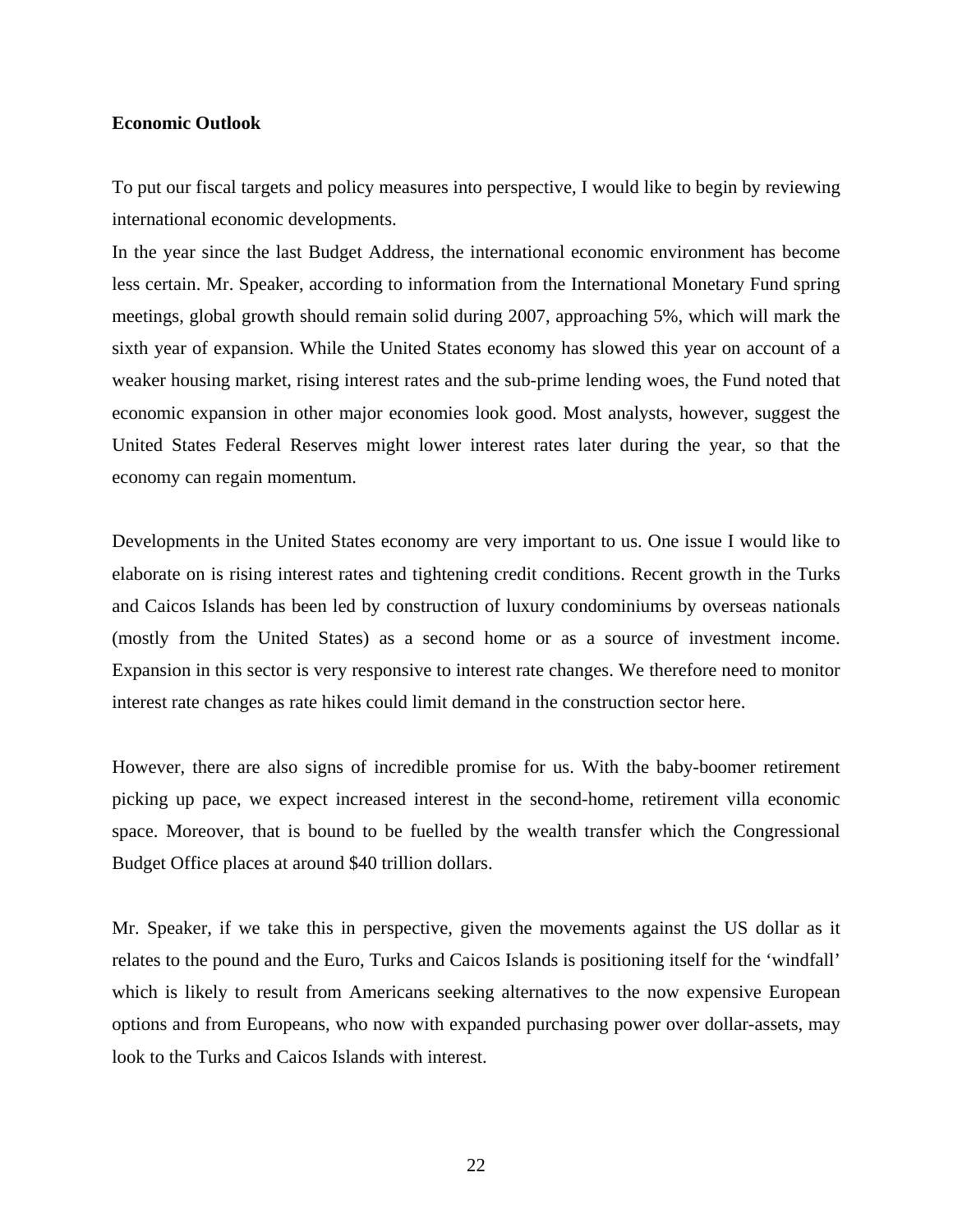Looking at the Caribbean, the International Monetary Fund expects growth to be just over 4% for the region, given dependence on conditions in the United States market. It notes the occurrence of the Cricket World Cup in the region and the impact this would have on debt levels and the diversion of expenditure from other priority areas. It notes that economic prospects would be higher in service-oriented economies and advises countries to increase tourism marketing and promotional efforts to capitalise on the hosting of the Cricket World Cup.

#### **Fiscal plans and policy measures to 2009/10**

Mr. Speaker, I would now like to outline our broad fiscal plans and measures to 2009/10.

Starting this year, and continuing over the next two years, altogether this government will spend at least \$1 billion on recurrent and development programs as we invest for self-sufficiency and deliver opportunities for all - one Island at a time until all of our People benefit from the growth and development now taking place. We expect the growth rate of GDP to be above 10% during each of the next three years.

During the next few years, as I have already indicated, we plan to reform and modernize our tax system to enhance revenue yield. These reforms will not be introduced until 2008/09 and should result in a revision of recurrent revenue growth above the 10% shown in the fiscal accounts.

Mr. Speaker, Members of this Honourable House, we plan to contain recurrent expenditure growth to about 5% annually, after 2007/08 and to prioritise new expenditure in line with the recommendations of the Ten-Year Economic Development Plan. This level and approach to recurrent expenditure planning should allow us to introduce new programs in line with the demands of an expanding economy. It would also allow us to increase transfers to the Development Fund and have a progressive accumulation of reserves.

Recurrent expenditure growth will be better contained through greater enforcement of our scholarship policies and strengthening of financial management within statutory bodies.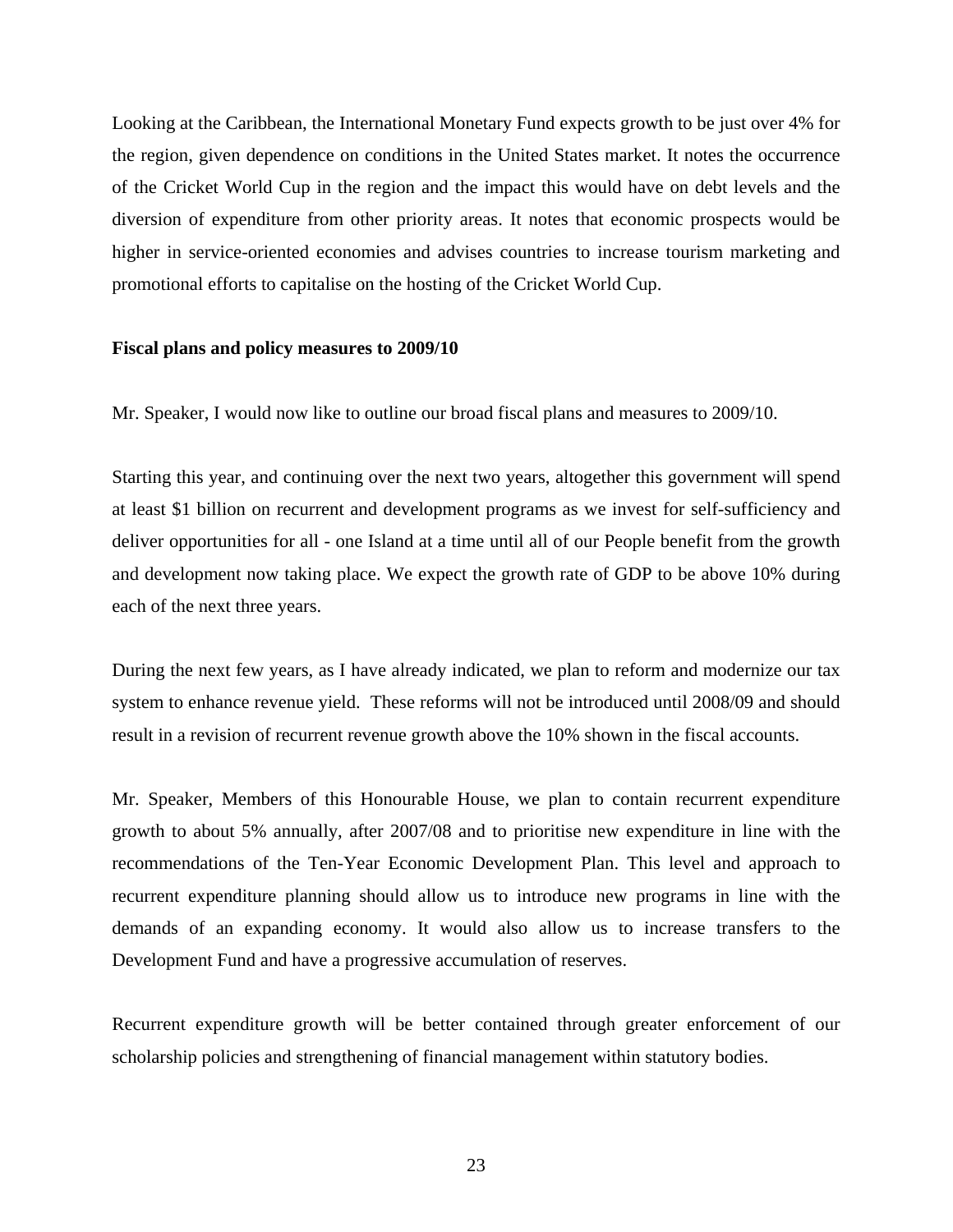We also plan to implement a Ministry of Finance Change Project. Another important financial management objective would be to improve the reliability of the second and third years of the three-year budget.

Mr. Speaker, our goal over the medium term is to increase development project absorption to between \$80 million and \$100 million per year. Development projects programming, starting in 2008/09, would be refined based on the recommendations of the Ten Year Development Plan.

Mr. Speaker, while we intend to renegotiate the borrowing guidelines, during the next three years, we shall place emphasis on reserves build up so that we can increase borrowing to implement a number of special projects. The issuance of the \$100 million Turks and Caicos Islands Development Bond would increase annual debt service by about \$10 million for a total of approximately \$20 million. This would be equivalent to the amount spent on scholarship investment. We are conservatively estimating the outturn for reserves to be about \$45 million by the end of 2009/10.

## **2007/08 Budget Parameters**

I would now like to turn my attention to an elaboration of the 2007/08 Budget parameters.

Mr. Speaker, Ladies and Gentlemen, I am pleased to inform you that no new fees are included in this budget. Ongoing efforts to improve collection efficiency will continue during 2007/08. Accordingly, recurrent revenue is estimated at \$ 237.2 million, which represents a \$34.7million or a 15% increase over the 2006/07 Outturn. The main areas of recurrent revenue remain as in the past and include: customs duties, accommodation tax, labour and immigration related fees, stamp duty on land transactions and airport departure tax. The estimated growth in recurrent revenue is consistent with a growing economy and the efforts being made to improve revenue collection. Given the changing nature of our economy and as is the practice in neighbouring jurisdictions, during the year, we will consider a fee to be charged on money transfer operations; and a progressive fee on insurance premiums.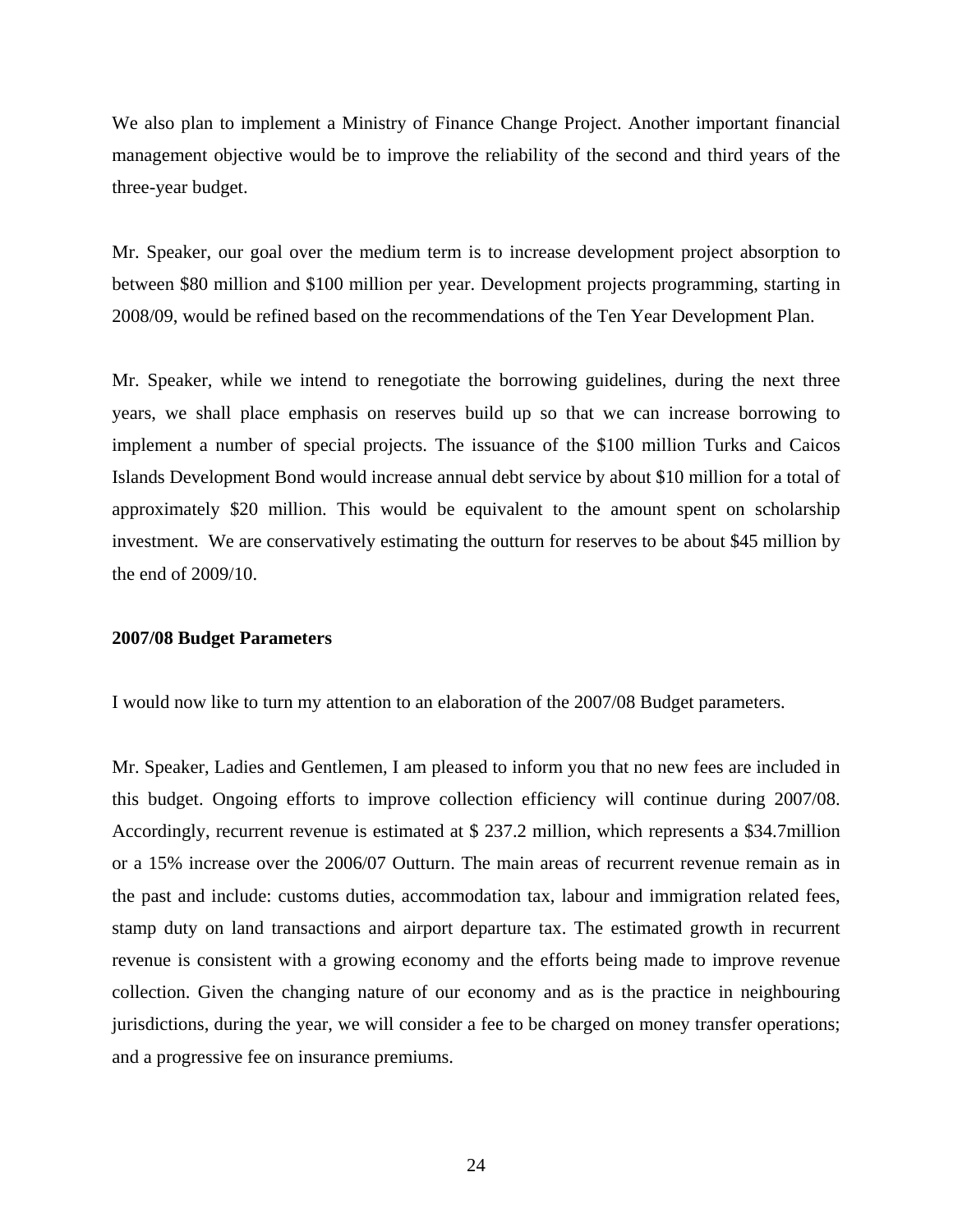Mr. Speaker, recurrent expenditure is estimated at \$231.4 million, which represents a \$32.1 million or 16% increase over 2006/07 outturn. Mr. Speaker, the pie chart on page 2-3 of the Budget Booklet shows an objective analysis of recurrent expenditure for 2007/08. However, it is important to inform this Honourable House of the following essential recurrent expenditure programs:

- 1. As part of our efforts to fight crime, Police General Expenditure is budgeted at \$13.9 million, an increase of \$2.7 million over last year's original estimate. This includes an amount to pay special allowances that were agreed as part of the recent Police Review.
- 2. Expenditure under the Premier's Office and Ministry of Tourism, Trade, Investment and District Administration is estimated at \$29. 8 million, an increase of about \$5 million over last year's estimates. This is as a result of the Film Festival and Music Festival being transferred from the Tourist Board to the Premier's Office and increases in the subvention to TCInvest and the Airports Authority.
- 3. Pensions and Gratuities are estimated at \$8.7 million, an increase of \$3.4 million over the 2006/07 Budget, to allow implementation of the retirement policy after several years when this policy was not enforced.
- 4. Development Service cost is estimated at \$10.5 million, compared to the 2006/07 outturn of \$6.2 million. This increase reflects the ending of principal repayment moratorium on several loans and increased payments for new loans proposed to take place during the year.
- 5. Tertiary Education cost is estimated at \$19.3 million, up from the original estimate of \$15.2 million for 2006/07, given the outturn of \$20.2 million. This level of expenditure is feasible as 145 students would be graduating this year and returning home to work.
- 6. In the Ministry of Health, medical referral cost is budgeted at \$16 million, up from the original estimate of \$8 million in 2006/7, given the Outturn of \$20.9 million.
- 7. A Department of Agriculture is being established this year with a recurrent budget of \$578,596. This is consistent with our diversification policies.
- 8. In all, 172 new established posts have been created, while 176 non-established posts have been added. Payroll costs are estimated to increase from \$52.4 million in 2006/07 to \$68.5 million during 2007/08, an increase of \$16.1 million.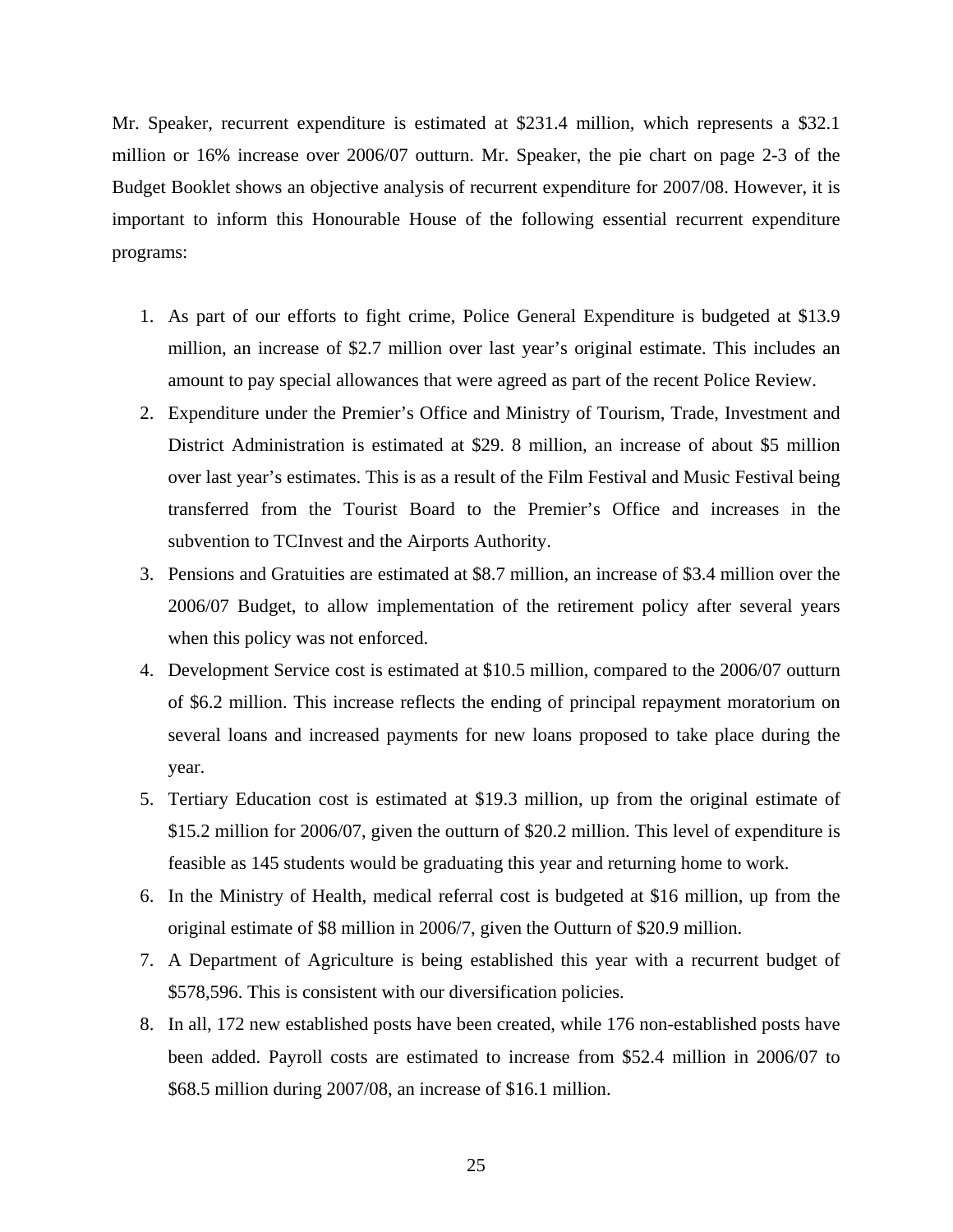Mr. Speaker, we estimate a recurrent budgetary surplus of \$5.8 million for 2007/08. Some might question this low level of projected surplus but we are not alarmed since this is as result of a conscious policy decision to introduce a number of new recurrent programs this year, rather than waiting until next year. We have made this decision since it is important not to decelerate programs at a time when they should be enhanced.

Mr. Speaker, I would now like to look at estimated transactions on the Development Fund.

Capital revenue for 2007/08 is estimated at \$119.9 million. This amount includes local capital revenue of \$64.7 million, additional loan funding of \$40 million and grant funding of \$15.2 million.

Overall Development Fund expenditure from all sources during 2007/08 is estimated at \$130 million, as follows: TCIG funds transfers and local capital revenue: \$64.7 million; grant funded expenditure: \$15.2 million; loan-funded expenditure: \$43.7 million and joint ventures or private finance initiatives (PFI): \$8.4 million.

Mr. Speaker, the majority of expenditure on the Development Fund would be allocated to ongoing projects, including: Salt Cay Airport Fencing, Construction of South Caicos Disaster Centre, South Caicos Airport Terminal, Causeway Bridge between Middle Caicos and North Caicos and Middle Caicos Office Block.

Mr. Speaker, Ladies and Gentlemen, for the benefit of the public, I would like to highlight a few of the new locally financed capital projects we plan to commence during 2007/08**.** 

1. In the Office of the Premier, \$3.5 million is to be invested in a Tourism Development Project. This would be the first year of a 'special' \$7 million promotion and advertisement campaign, aimed at attracting high network investors and visitors to the Islands.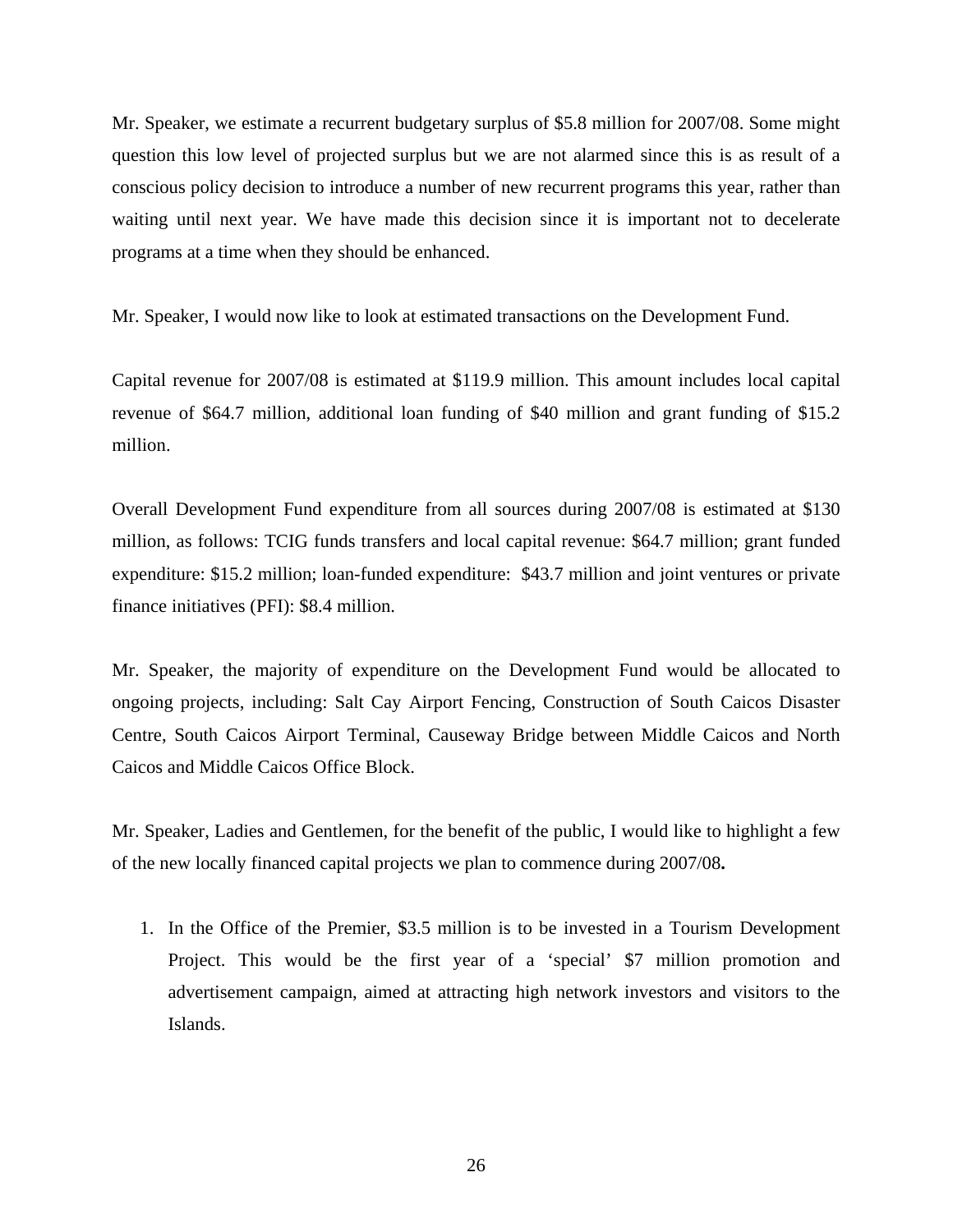- 2. Also in the Office of the Premier, \$1.5 million would be invested in Sports Tourism initiatives, including \$1 million for the TCI Sports Invitational Event and \$500,000 for the inaugural TCI Grand Prix.
- 3. Grand Turk would benefit from the construction of a community centre, which is estimated to cost \$1.8 million. The parade grounds will also be upgraded with artificial turf from a project costing \$687,952.
- 4. Investments totalling \$1.4 million would commence on a Financial Services Sector Revitalization Consultancy and an E-Government Initiative.
- 5. A project estimated to cost \$1 million would be undertaken to refurbish and expand the Land Registry and computerise its operations.
- 6. A new administration block would be constructed at the HJ Robinson High School at an estimated cost of \$1 million.
- 7. Local counterpart funding of \$500,000 is budgeted towards the construction of a new primary school at Cheshire Hall, Providenciales.
- 8. Funding of \$1.5 million is budgeted for the construction of a National Disaster Centre on Grand Turk.
- 9. In the Ministry of Home Affairs and Public Safety, \$100,000 is budgeted for a consultancy to inform the establishment of the TCI Defence Force.
- 10. In the Environmental Health Department, \$3 million is being budgeted for the construction of an improved Solid Waste Disposal site on Providenciales.

Mr. Speaker, some of the projects to be financed from new loan are as follows: South Caicos Runway [\$5.2 million], Counterpart funding to Middle/North Caicos Roads [\$12 million], Long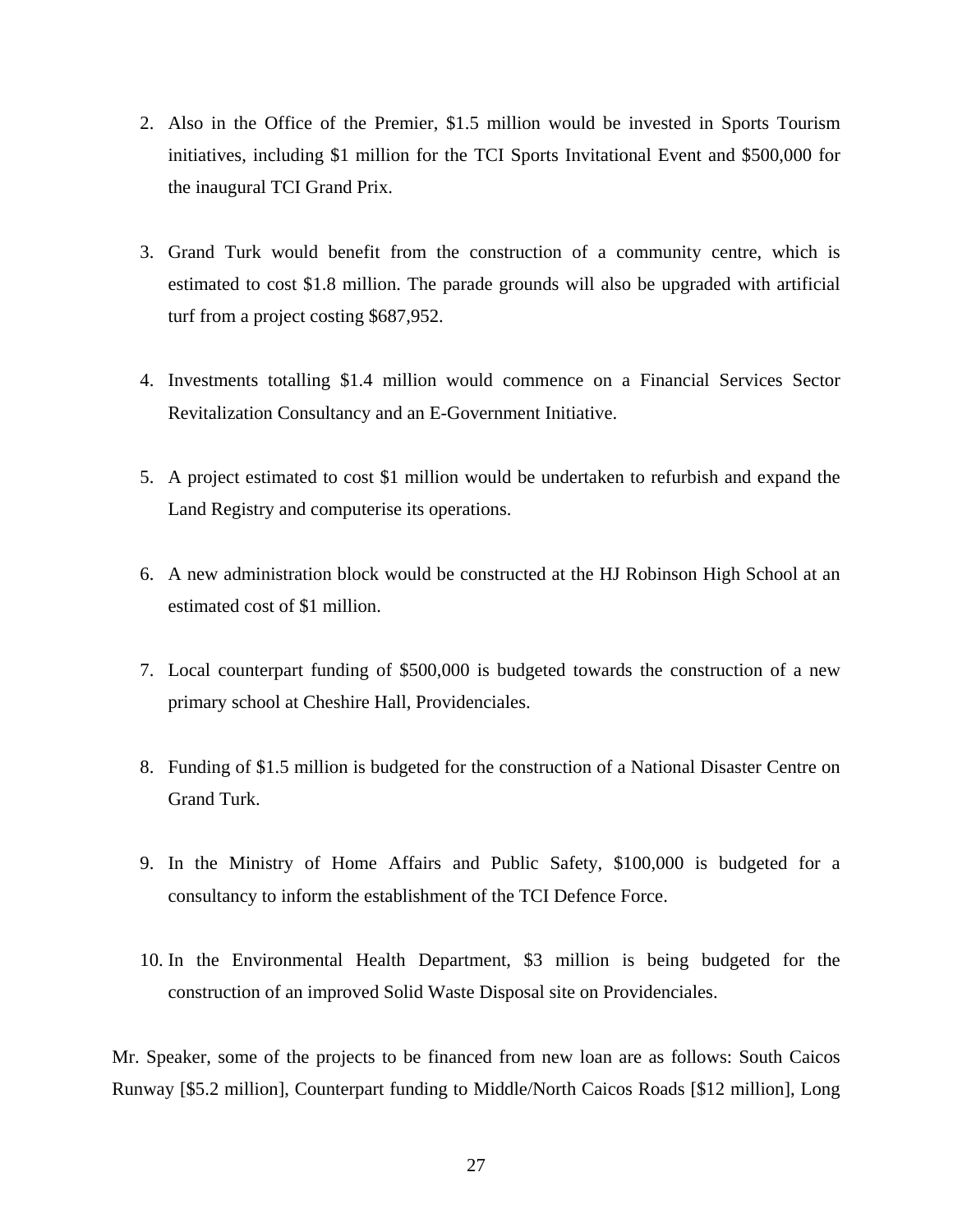Bay Hills Sub-division Road [\$3 million], Education Infrastructure Project at HJ Robison High School, Salt Cay Port Development [\$2.4 million] and Cheshire Hall Primary School expansion [\$5.5 million].

#### **Institutional Development Initiatives**

Mr. Speaker, I would now like to discuss some of the specific measures proposed for my Ministry and those aspects of the Governor's responsibility that I represent in the House of Assembly.

## **Ministry of Finance Change Project**

The Ministry of Finance is a major entity within the Government, which needs to be further strengthened. This is also consistent with our commitment to good governance and public sector accountability. In this regard, we plan to commence a multi-component Change Project this year. The objectives of the Change Project are to improve financial control and information management, budget systems, debt management, performance budgeting, revenue collection and administration and statistical capacity through training and greater professionalization within the Ministry. The project will also look at succession planning and staff development plans as part of an effort to retain senior staff and attract and provide career paths for younger professionals. Mr. Speaker, we plan to engage technical expertise from the Caribbean to work along with officials within the Ministry and myself to implement this Project.

At the end of the Project, we should have the following results:

- 1. A modern Finance and Audit Ordinance, which reflects best international practices, is relevant to the communications era and strengthens the role of the Ministry in controlling financial results.
- 2. New Financial Instructions and Financial Systems Procedures Manual.
- 3. A Budget and Financial Management System and Timetable which shows key events, reporting requirements and timelines for financial accountability and reporting.
- 4. A plan to strengthen budget management and planning within line Ministries.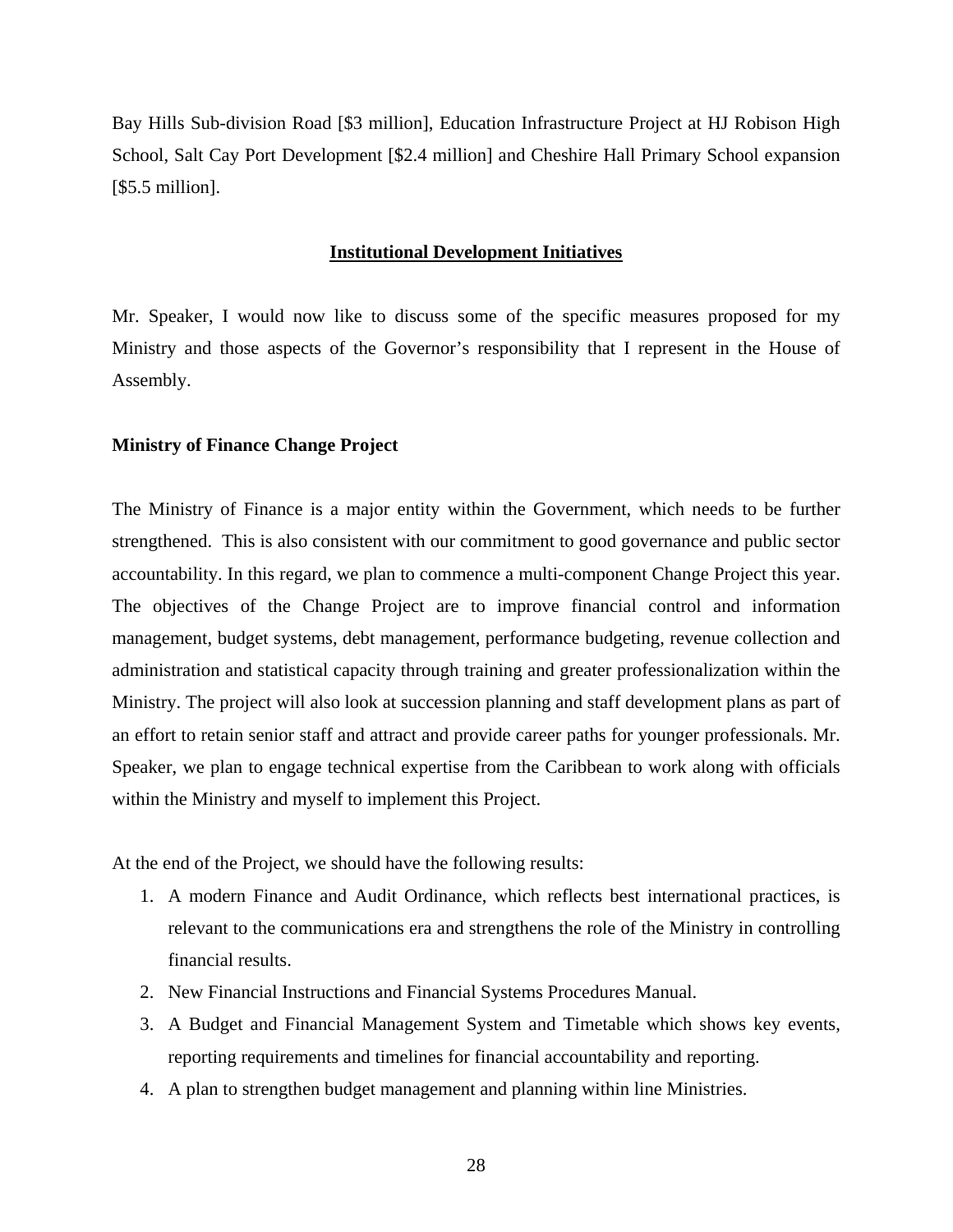- 5. A plan to better integrate economic planning, debt management and the Budget in the context of the new Ten-Year Economic Development Plan.
- 6. Staff development and succession plans.
- 7. Staff with at least a first degree and or professional certification in all management positions by 2010.

Mr. Speaker, as part of the Change Project, we also plan to construct a Ministry of Finance Building. Once this building is constructed all key managers would be housed in it. This would give me easier access to key staff, facilitate meetings and coordination and generally raise the profile of the Ministry of Finance.

We also plan to improve security of our financial system, SmartStream, so that there would be different levels of access based on departments and seniority of management. This is necessary to effect greater control to prevent leakage and distortion of financial data by those who seek to cause harm to our country and the Government. In future, we will also put our budget online and improve the Government's website.

We will undertake a review of the operations of the Computer Unit and restructure it to improve its efficiency and reliability as an important element of e-government initiatives.

Mr. Speaker, it is anticipated that further institutional changes within the Ministry of Finance would be required to ensure capacity to implement and monitor development goals recommended in the Ten-Year Development Plan. In addition, we would continue to make efforts to strengthen our statistical capability through staff training, a localization program, and by the introduction of the Statistical Ordinance.

The Gaming sector has enormous potential in these islands. During the year, we plan to strengthen this sector through a consultancy program and staff capacity building.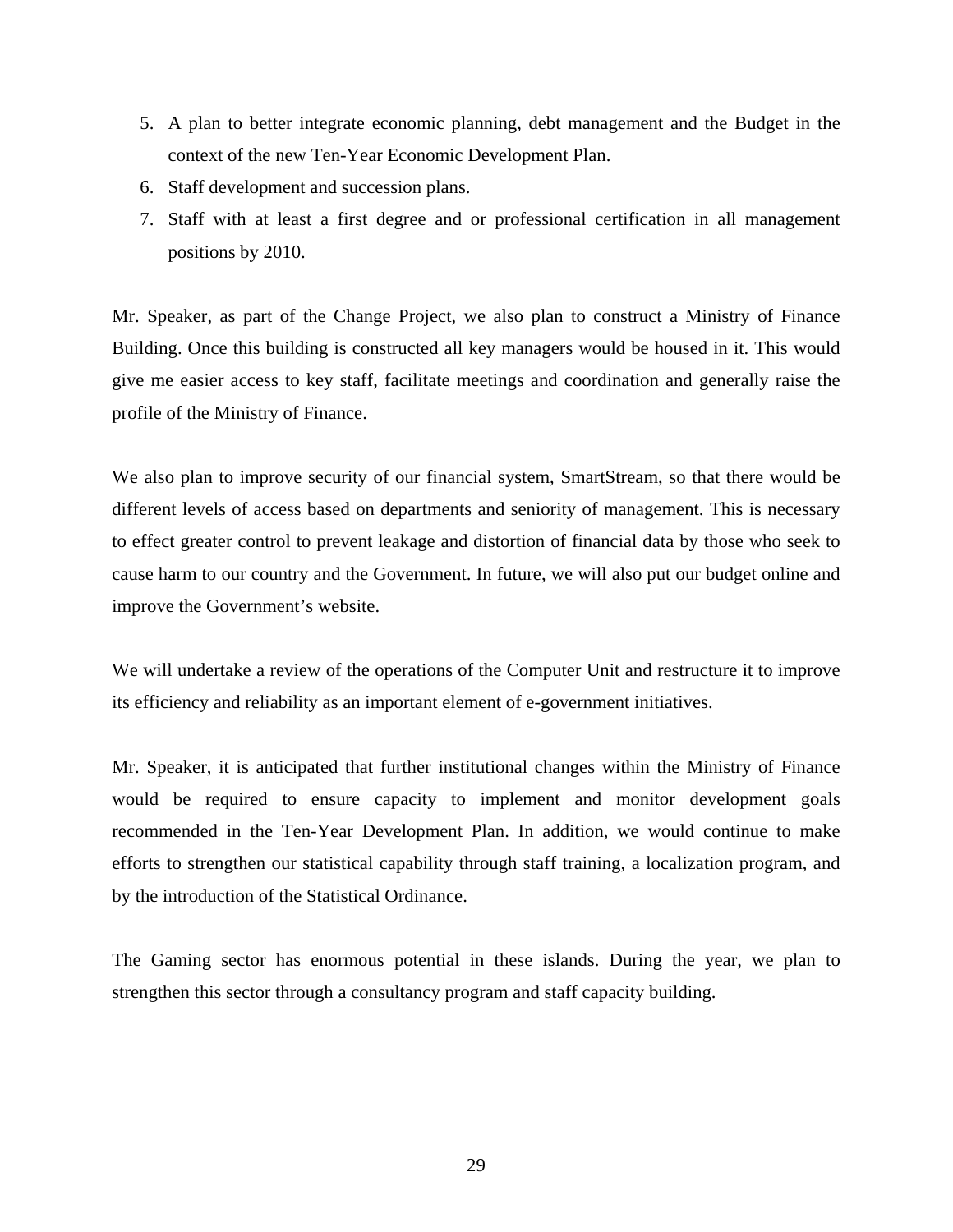## **National Insurance Issues**

Mr. Speaker, I would now like to address a few issues related to the National Insurance Board. The Board commemorated its fifteenth  $(15<sup>th</sup>)$  anniversary earlier this month. I am pleased to inform the nation that its asset base has now surpassed \$100 million. The Board continues to receive commendable audit reviews. During the year, there was improved collection efficiency; the unaudited outturn for collections was 10% higher than budgeted due to increased economic activity in the country.

As we promised during our campaign, we have completed an actuarial review and noncontributory old age pension and other related pensions would be increased by 25% within a few weeks. This will improve the well-being of our senor citizens.

During 2007/08, the Board will enhance efforts to improve compliance through collaboration with government departments. The Board also plans to review collection ceilings as part of an effort to increase benefits to contributors. To improve coverage of its long-term liabilities by its investments from 33%, as is currently the case, the Board plans to reclassify its investments to increase the rate of return.

#### **Public Service Issues**

Mr. Speaker, I would now like to make a few remarks on issues affecting the Public Service.

To begin, we have successfully completed the transition from the former arrangements, which governed the Public Service to the new ones under the 2006 Constitution. The Public Service Commission (PSC) is now fully functional. Mr. Speaker, consistent with the new arrangements, a number of measures are ongoing or would be implemented to improve performance and efficiency within the Public Sector.

More emphasis is to be placed on human resources development - in its widest sense. The Chief Secretary's Office is being restructured and renamed the Department of Human Resources. The PSC would be assisted in carrying out its mandate by the creation of a new senior executive post,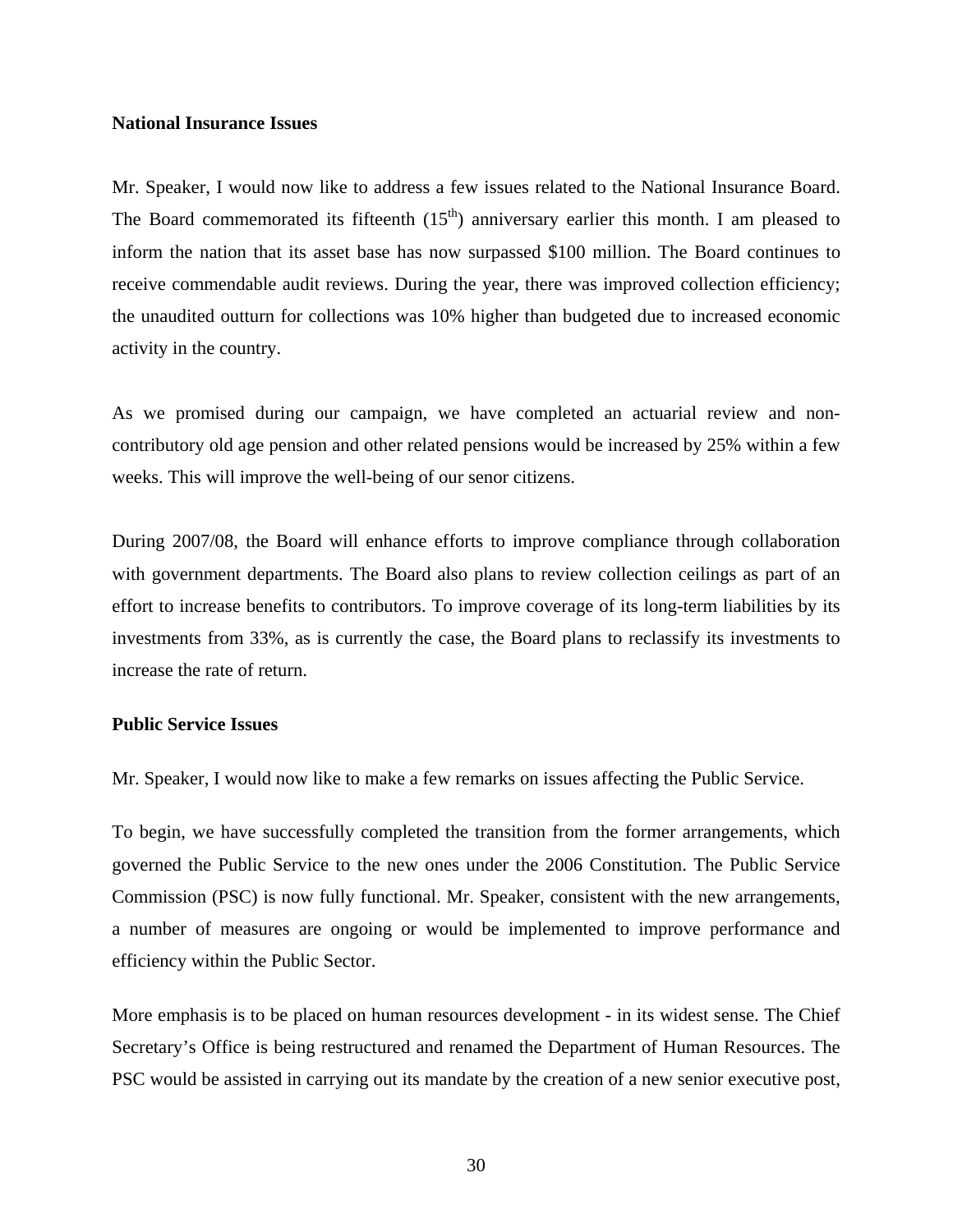which would combine the disciplines of human resources and financial management, with a sound understanding of how Government works. The holder of this post would head the Department of Human Resources, supported by a Permanent Secretary. They would be assisted by a number of highly qualified human resources managers who would be assigned to specific departments to handle all personnel matters in the first instance.

A number of other initiatives are proposed to take place over the next few years, including the following:

- 1. A Training Needs Survey of the Public Sector would be undertaken, in line with the Ten-Year Development Plan. This would ensure that the service is equipped with the appropriate skills to meet emerging demands.
- 2. Plans to institutionalise the process of localization and succession planning of key positions, service-wide, would be formulated and implemented. This would offer opportunity to returning students and lessen our dependence on expatriate skills.
- 3. General Orders and other regulations governing the service would be revised to bring them in line with modern Industrial Relations and Human Resources Management principles and practices.
- 4. A further review and rationalization of the salary scale of the public service would be undertaken to attract and retain highly qualified and experienced professionals.
- 5. A staff recognition and reward program for outstanding performance would be introduced.

## **Conclusion**

In closing, Mr Speaker, I want to thank my constituents in Overback, for the confidence they have shown in me by re-electing me for a further term to be their servant in the House of Assembly. I pledge to do my utmost to work for them individually and collectively to maintain their trust and transform Overback to a little beacon on Grand Turk.